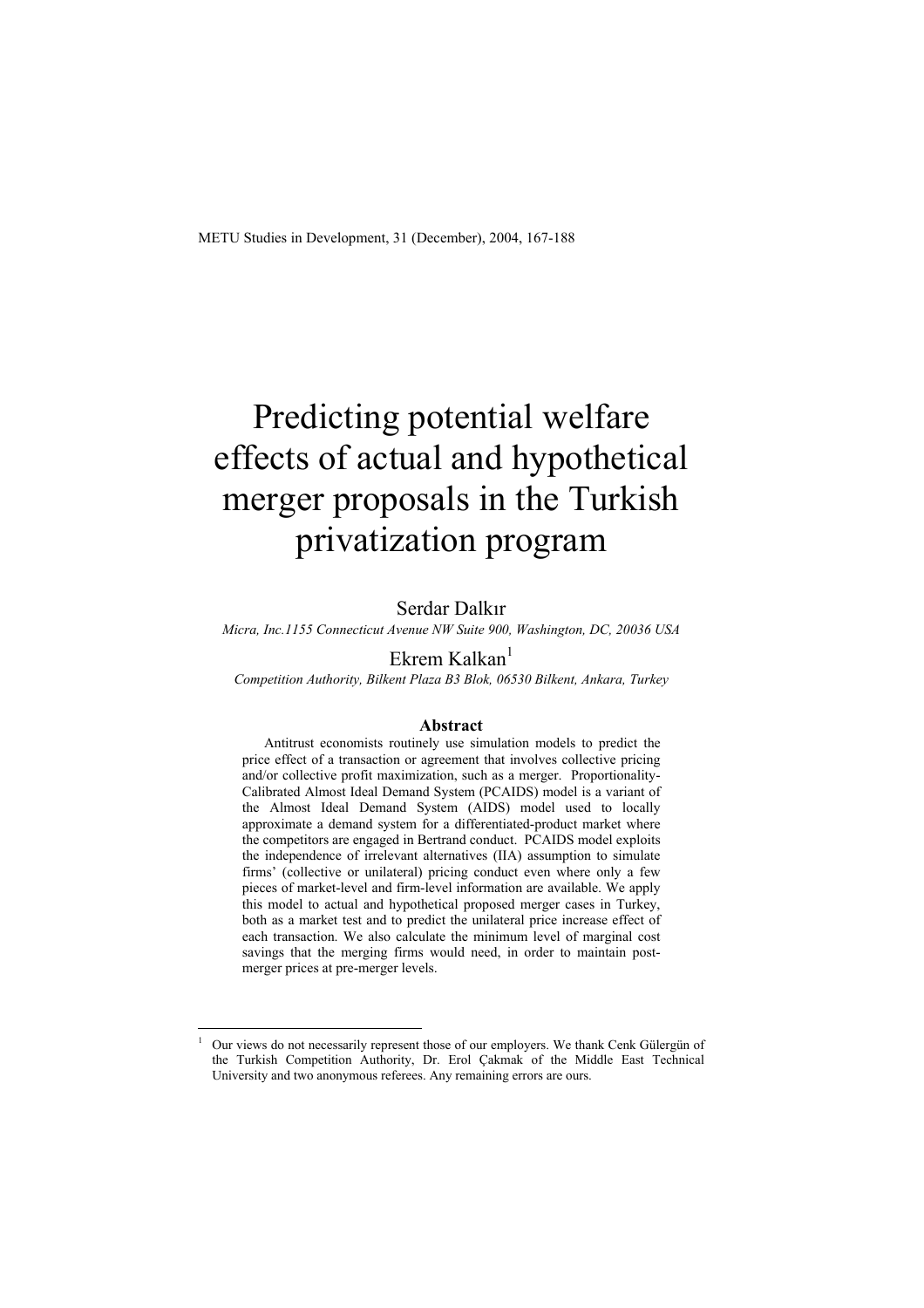# 1. Introduction

In Turkey, selective privatization of publicly-owned assets has been on the agenda for several years. Turkish Privatization Administration (TPA) is a government body established to supervise the transfer of public assets to private buyers. Decisions of the Privatization Administration are subject to challenge by the Turkish Competition Authority (TCA).<sup>2</sup> Fertilizer producer, İstanbul Gübre Sanayii A.Ş. (İGSAŞ), was selected to be privatized in 1998. In May 1998, TPA informed TCA of its decision to sell İGSAŞ to a competing fertilizer producer, Toros Gübre (Toros). TCA started an investigation of the sale and in March 2000, decided against it.

In this paper we use a stylized merger simulation model to estimate the proposed privatization's likely effect on the price of nitrogenous fertilizers used as an agricultural input. In evaluating the likely economic effects of the transaction, we consider 'unilateral price effects' that would have resulted from the proposed privatization. We find economically significant price effects even in the absence of 'coordinated effects'.

Our predictions support TCA's market definition from the (economic) perspective of the *U.S. Horizontal Merger Guidelines*  (*Guidelines*) 3 , in that a merger between all nitrogenous fertilizer sellers would have raised the price of the product well in excess of 5%. Moreover, we find that a merger between Toros and İGSAŞ would have raised the price of nitrogenous fertilizer no less than 1%, and probably a higher amount. We also predict the offsetting marginal cost savings ('efficiencies') needed to reduce the privatization's price effect to zero. To place our findings in a comparative perspective, we also simulate hypothetical mergers between İGSAŞ and other Turkish nitrogenous fertilizer producers.

Our findings suggest that a combined İGSAŞ-Toros could have significantly raised the price of the product, relative to the current ('no privatization') state of the world. Even more importantly, the combined İGSAŞ-Toros would have significantly raised prices relative to a merger with any of the smaller potential buyers.

 $\frac{1}{2}$  First, TPA informs TCA of its intent to privatize a given asset and requests TCA's view. Next, TPA holds a sale auction and determines at most three candidates as potential acquirers. TCA then decides whether any of these potential sales would violate the competition law. Finally, the Supreme Council for Privatization sells the asset to a candidate not vetoed by TCA. In İGSAŞ case, TCA's initial view claimed absence of jurisdiction over a potential İGSAŞ-TÜGSAŞ merger; it also determined that a potential sale neither to Gübretaş, nor to Bagfaş and/or Ege, would be problematic. Subsequently TPA determined Toros as the only potential acquirer, which TCA vetoed.

<sup>3</sup> United States Department of Justice and Federal Trade Commission, *Horizontal Merger Guidelines*, 1997.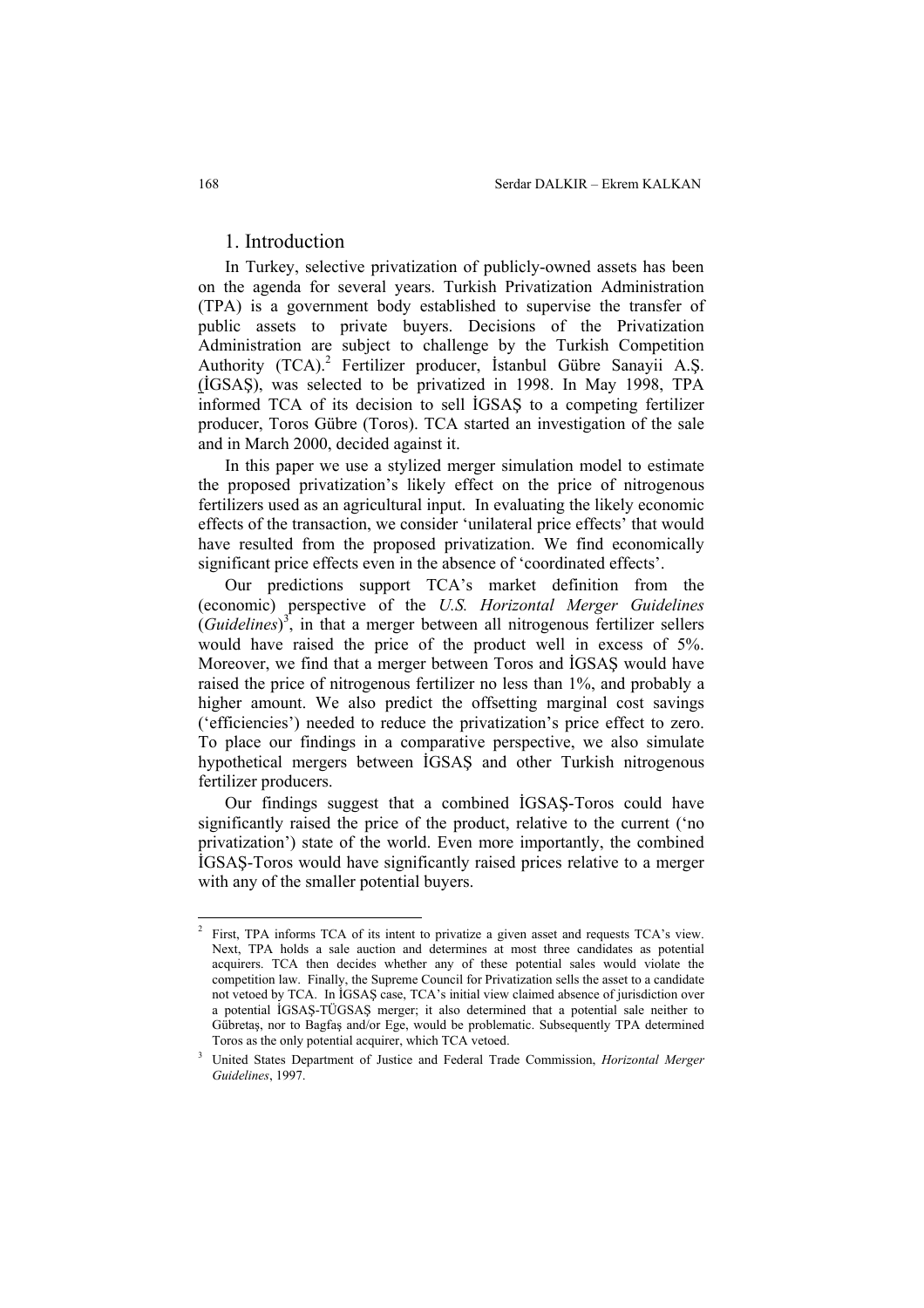Our estimated price increase is likely to be an underestimate of the true expected price increase for two independent reasons. First, insofar as the publicly owned İGSAŞ did not behave as a pure profit maximizer, and did not exploit its market power to the extent that a privately owned firm would have, predicted merger effects would be biased downward relative to true effects. Second, state subsidies (paid on a 'sold unit' basis) to sellers (or purchasers) will dampen fertilizer users' responsiveness to a price increase. Further, this dampening effect increases with the ratio of the unit subsidy to the purchase price<sup> $\overline{4}$ </sup>. If this unit subsidy effect has not been netted out from fertilizer market demand elasticity estimates, our predictions will tend to be smaller than the true price effect of a merger.

The rest of the paper is organized as follows. In Section 2, we give a brief overview of the Turkish Competition Law and more detailed accounts of the proposed transaction and TCA's opposing decision. In Section 3, we discuss the place of simulation models in competition economics. Section 4 discloses model assumptions and results, Section 5 concludes.

#### 2. Background

 $\overline{a}$ 

Turkish Competition Law prohibits mergers and acquisitions which create or strengthen the dominant position of one or more enterprises as a result of which competition is significantly impeded in the market for goods and services in the whole or part of the territory of the country.

When appraising mergers and acquisitions, TCA particularly takes into account the need to maintain and develop effective competition within the country in view of the structure of the relevant market, and the actual or potential competition from firms located either within or outside the country. TCA also considers the market position of these firms, their economic and financial powers, the alternatives available to suppliers and users, their opportunities for access to sources of supply or entry into markets; any legal or other barriers to entry into the market; supply and demand trends for the relevant goods and services, the interests of the intermediate and ultimate consumers, developments in the technical and economic progress provided that they are to the advantage of consumers and do not form an obstacle to competition. TCA may also permit a merger or an acquisition on condition that appropriate measures are implemented, and certain obligations are complied with, so as to alleviate anticompetitive concerns.

<sup>4</sup> TCA (2000) reports that unit subsidies paid by the state amounted to 20-25% of the price at that time.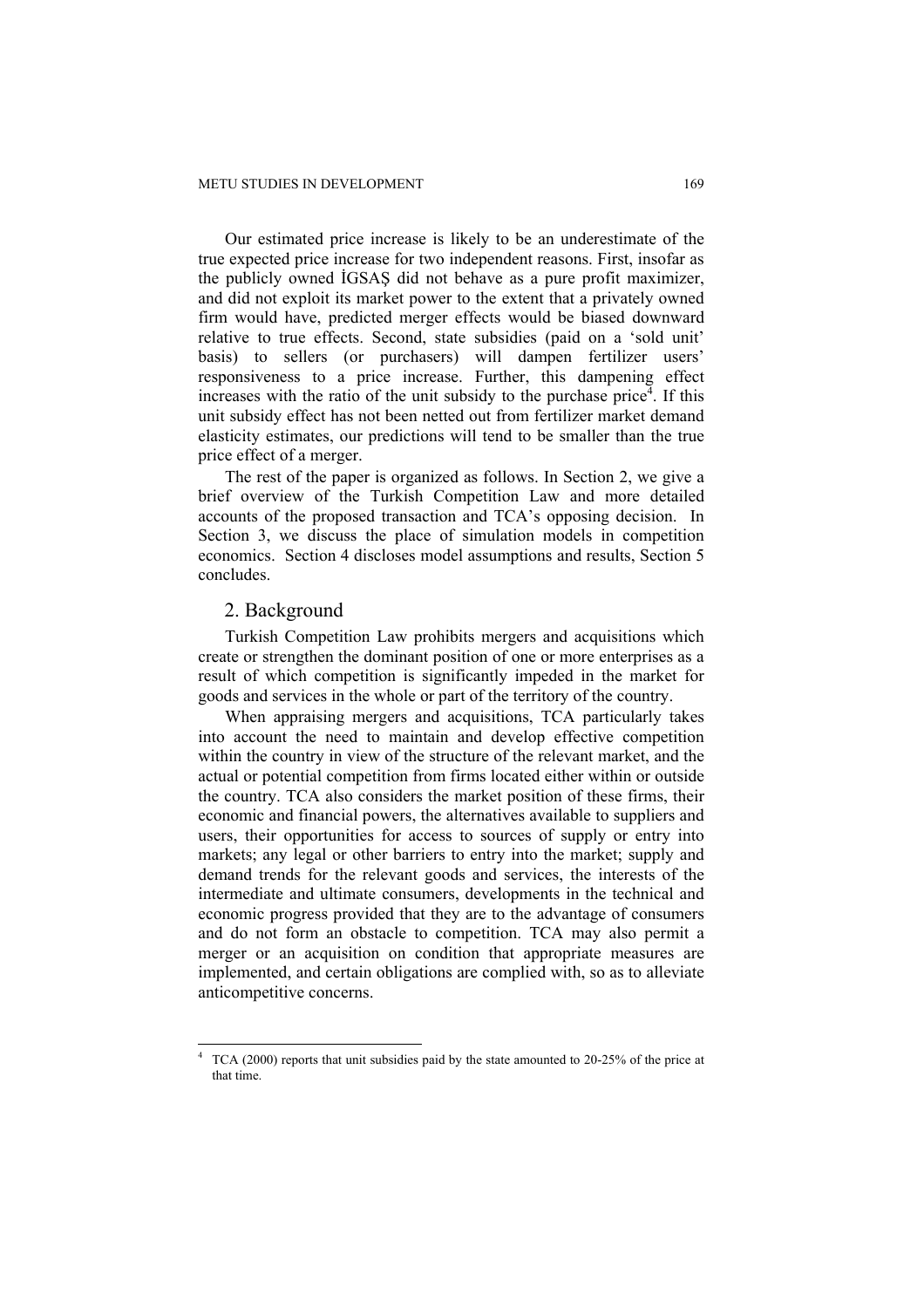In its investigation of the proposed İGSAŞ-Toros merger, TCA determined two separate relevant product markets: nitrogenous fertilizers and composite fertilizers. Nitrogenous fertilizers include only nitrogen as a nutrient. Almost half of all such fertilizers sold in Turkey consist of urea; other types are ammonium sulfate (AS), ammonium nitrate (AN) and calcium ammonium nitrate (CAN). Composite fertilizers, unlike nitrogenous fertilizers, contain more than one nutrient. The geographical market was determined to be the geographical area of the Turkish Republic. In its geographical market definition, TCA determined that sellers of each type of fertilizer do not price discriminate with respect to location or proximity. Almost 80% of İGSAŞ's total sales are nitrogenous fertilizers.

TCA decided that the proposed sale would only be problematic for competition in the nitrogenous fertilizer market; this is the market we focus on. In that market, Bagfaş, Gübretaş, TÜGSAŞ, and Ege are the other producers in addition to İGSAŞ and Toros. These producers also bring in approximately two-thirds of imports (potential acquirer Toros alone accounts for one-third); about ten independent firms import the remainder<sup>5</sup>. Imports make up between  $40\%$  and  $50\%$  of all sales. Nitrogenous fertilizers are also a byproduct of steel-iron industry; nearly 2% of all nitrogenous fertilizer volume is sold by Turkish steel-iron producers. The largest domestic producers of nitrogenous fertilizers are TÜGSAŞ (41% of total capacity), Toros (25% total of capacity), İGSAŞ (23% of total capacity), and Bagfaş (9% of total capacity), followed by steel-iron producers each with a 1% or less capacity share.

Farmer cooperatives like TKKMB, Tariş and Çukobirlik buy fertilizers at the wholesale level and resell them to their members. Typically, a farmer cooperative announces its purchase quantity; it then requests price bids from fertilizer sellers to supply that level of quantity. Such sales normally make up more than one-third of total sales. The rest of the sales are made directly to farmers. Gübretaş, which has no production capacity in nitrogenous fertilizers, is vertically integrated with TKKMB.

Market shares of the sellers can be calculated in two ways. One can present shares either in terms of physical sales, or in terms of the nitrogen amount contained in each firm's sales. For example, in 100 kilograms (kg) of urea, there is 46 kg nitrogen and 54 kg fill. A firm that physically sells 100 kg of urea and 50 kg of CAN (which contains 13 kg of nitrogen) is in fact selling 46+13 kg of nitrogen, and its sales volume can alternatively be stated as 59 kg of nitrogen. Market shares of nitrogenous

<sup>5</sup> In addition to entry barriers into production, TCA also stressed entry barriers as an importer, which was evident in that the dominant share of imports belonged to the producers.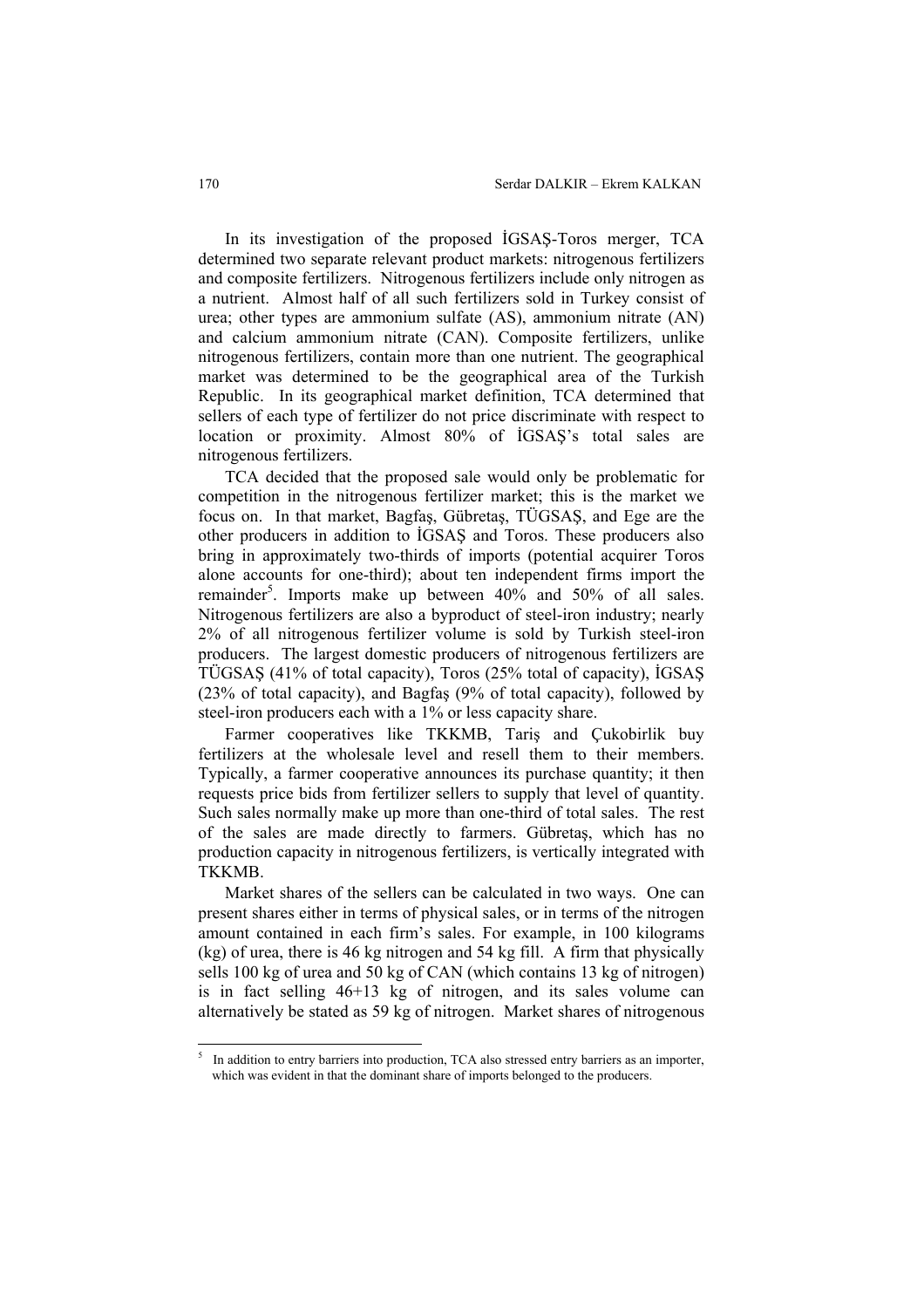fertilizer sellers for each of years 1997, 1998 and 1999 are presented in Table 1 below, reproduced from TCA (2000). In the table, columns labeled 'including fill' show shares in terms of the physical sales volume and columns labeled 'nitrogen content' show shares in terms of nutrient volume. Independent importers and firms producing fertilizer as a byproduct are included in the 'other' category. In its decision, TCA used market shares based on nitrogen content.

|               | I creent shares in the Full of chods I crimizers mained |          |           |          |           |          |          |  |
|---------------|---------------------------------------------------------|----------|-----------|----------|-----------|----------|----------|--|
| Year:         | 1997                                                    |          | 1998      |          | 1999      |          | 1997-99  |  |
|               | Share,                                                  | Nitrogen | Share,    | Nitrogen | Share,    | Nitrogen | Average  |  |
|               | including                                               | content  | including | content  | including | content  | nitrogen |  |
| Firms         | fill                                                    | share    | fill      | share    | Fill      | share    | share    |  |
| Toros         | 24.2                                                    | 21.4     | 26.3      | 24.2     | 32.6      | 31.5     | 25.7     |  |
| TÜGSAŞ        | 21.3                                                    | 17.5     | 24.5      | 19.8     | 23.1      | 18.8     | 18.7     |  |
| <b>İGSAS</b>  | 18.4                                                    | 26.3     | 17.8      | 24.6     | 10.9      | 14.8     | 21.9     |  |
| Ege           | 1.2                                                     | 1.0      | 2.1       | 2.0      | 2.7       | 2.7      | 1.9      |  |
| Gübretas      | 13.6                                                    | 15.0     | 4.0       | 4.8      | 3.2       | 3.9      | 7.9      |  |
| Bagfas        | 5.6                                                     | 3.8      | 6.5       | 5.5      | 5.6       | 4.9      | 4.8      |  |
| <b>Others</b> | 15.7                                                    | 15.0     | 18.8      | 19.1     | 21.9      | 23.4     | 19.2     |  |
| Total         | 100.0                                                   | 100.0    | 100.0     | 100.0    | 100.0     | 100.0    | 100.0    |  |

**Table 1**  Percent Shares in the Nitrogenous Fertilizers Market

TCA stated that the sale would amount to a merger between the two largest sellers of nitrogen, which would create a dominant market position. The combined firm would also have the largest production capacity of nitrogenous fertilizer; its share would approximate one half of all capacity. In its assessment, TCA emphasized the exclusive dealership practices of Toros; no other fertilizer producer had engaged in similar vertical restrictions. TCA argued that these vertical restraints would reinforce the dominant position of the combined firm. As a result, TCA in its final decision prohibited the acquisition of IGSAS by Toros.

#### 3. Competition economics and merger simulation

The last ten years have witnessed substantial developments in applied economics of competition. Particularly important developments have taken place in the field of predicting the welfare effects of horizontal mergers and acquisitions. In the U.S., the competition agencies as well as the interested parties now commonly use empirical models for estimation and simulation of unilateral price effects in horizontal merger cases  $(Weiskopf, 2003)^6$ .

<sup>6</sup> See Hausman *et al*. (1994), Nevo (2000), Werden (1997, 2000), and Werden and Froeb (2002). For a critical view, see Muris (2003). A majority of merger simulation models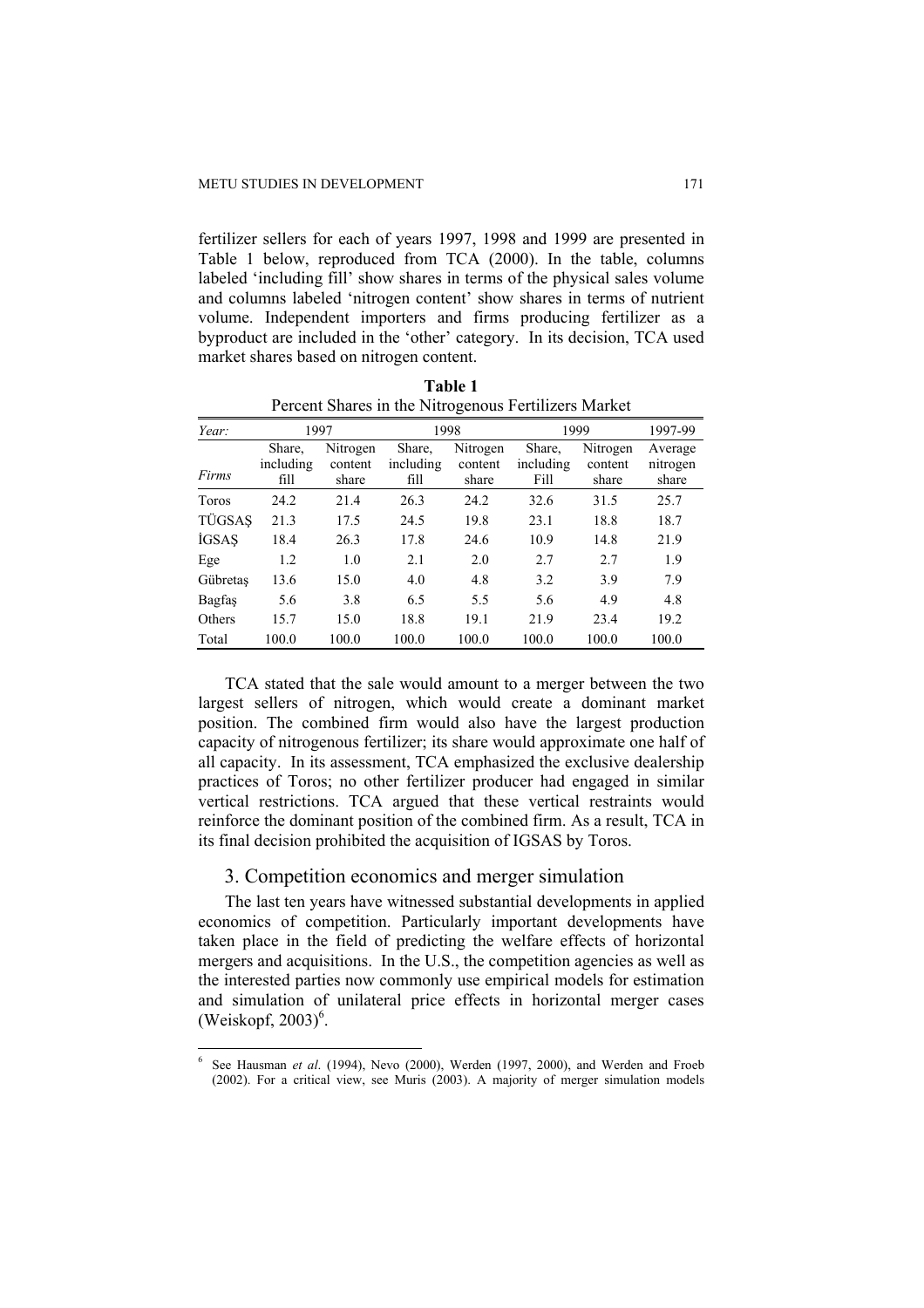When analyzing potential economic effects of a horizontal merger, competition agencies first determine the extent of the relevant market, over two dimensions: product space and geographic space. *Guidelines* suggest a test known as the "small but non-transitory increase in price" (SSNIP). SSNIP test asks the following question: could a 'hypothetical monopolist' of a group of products produced and/or sold in a geographic area impose a small but non-transitory in price relative to the competitive situation? The relevant antitrust market is defined to be the smallest group of products and the smallest geographic area that include the merging products and satisfy the SSNIP test<sup>7</sup>.

To understand the probable effects of the merger on consumer welfare, competition agencies might ask two related but separate questions. The first question they usually ask is, "would the merger cerate or enhance market power, or facilitate its use, by increasing market concentration?" The underlying presumption is that in relatively concentrated markets where only a few firms account for most of the sales of a product, those firms can exercise market power by coordinating their actions (explicitly or implicitly). Competition economists usually approach market concentration by calculating the market shares of the products in the relevant market. Using these shares, they then calculate the Herfindahl-Hirschman Index (HHI), the sum of squared market shares (in percentage points) of all sellers in the relevant market. $8$  Markets with a post-merger HHI of less than 1000 are considered 'unconcentrated', and mergers in such markets unlikely to have adverse competitive effects. Markets with a post-merger HHI between 1000 and 1800 are labeled 'moderately concentrated'; a merger that increases the HHI by less than 100 points in such a market is deemed unlikely to have adverse competitive consequences. Markets with a post-merger HHI of greater than 1800 are considered 'highly concentrated'. Even in highly concentrated markets, a merger that increases the HHI by less than 50

assume Bertrand (that is, price) competition between differentiated products. (In a nonnested AIDS model such as non-nested PCAIDS, the only differentiation is due to different market shares of the available products.) Merger simulation models based on alternative assumptions on the nature of competition have also been constructed. Cournot (that is, quantity) competition is one such alternative. Since a merger in a homogenous Cournot model is rarely profitable, additional assumptions have to be imposed. See Salant, Switzer and Reynolds (1983); see also Deneckere and Davidson (1985).

<sup>7</sup> See US Department of Justice and Federal Trade Commission (1992). A SSNIP threshold of 5% is usually assumed in practice.

<sup>&</sup>lt;sup>8</sup> The least concentrated market has many sellers with very small shares; in such a market the HHI is close to zero. At the other extreme, the most concentrated market has only one seller; the HHI for a monopolist is  $100^2 = 10000$ . HHI values for all possible market configurations fall between these two extremes. For example, the HHI for a market of three sellers with shares of 50%, 30%, and 20% is  $50^2 + 30^2 + 20^2 = 3800$ .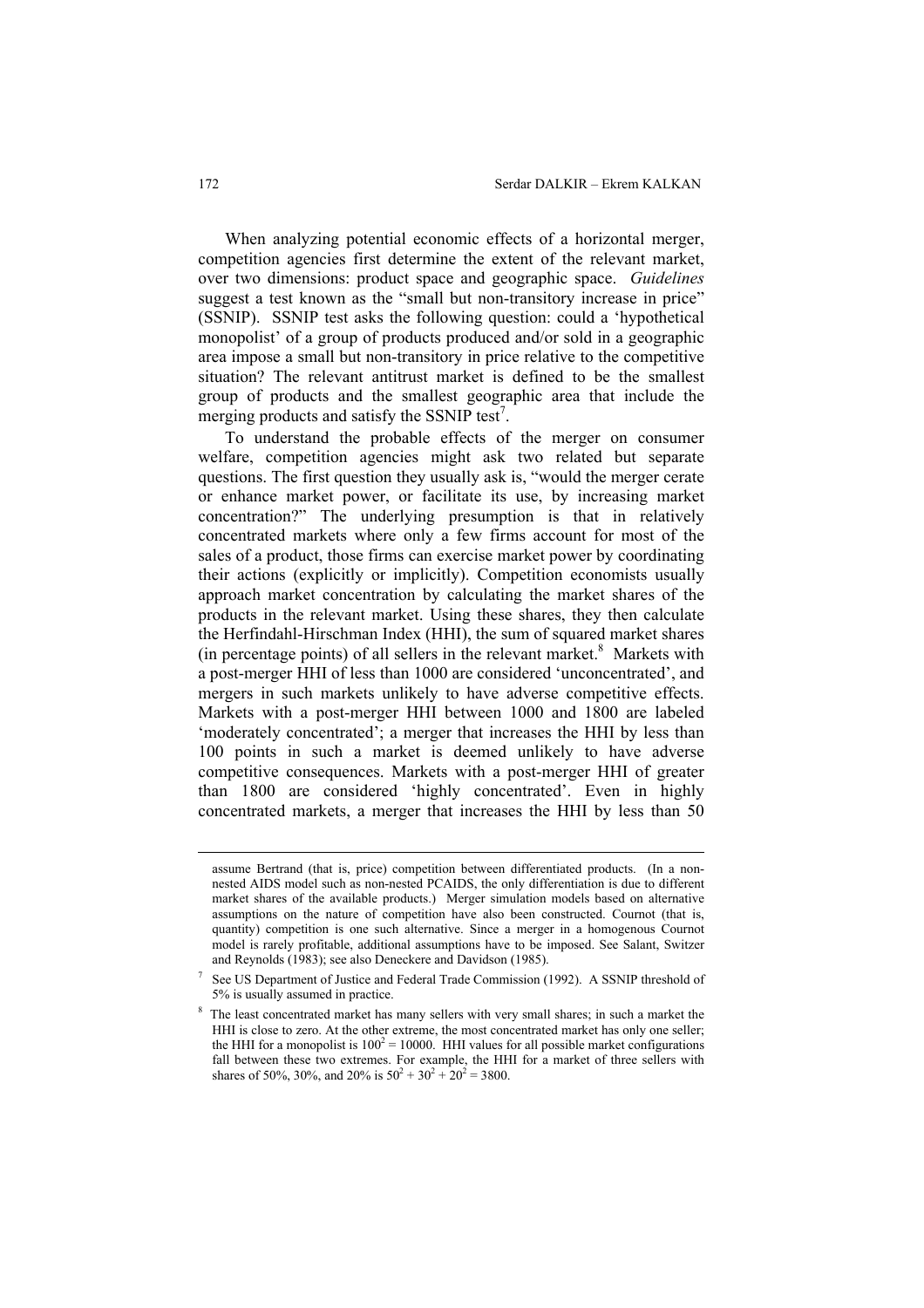points is seen as relatively benign; a merger that increases the HHI by more than 100 points is seen as likely to create or enhance market power or facilitate its exercise<sup>9</sup>.

Absent a simulation approach that enables the analyzer to predict post-merger equilibrium prices and market shares directly, post-merger concentration level is usually approximated by using pre-merger shares. As we demonstrate below, when a merger would lead merging parties to raise price, this approach would overestimate post-merger concentration relative to the simulated equilibrium approach.

The second question that the agencies might ask is, "can the merging firms exercise market power through unilateral or non-coordinated conduct?" *Guidelines* define unilateral conduct as "conduct the success of which does not rely on the concurrence of other firms in the market or on coordinated responses by those firms." Generally, an informed analysis of unilateral effects would consist of an estimation stage, followed by calibration and simulation stages. Estimation stage involves calculation of parameter values for a demand system that characterizes the behavior of purchasers of the relevant products before the merger. Calibration involves 'fitting' the estimated demand parameters to pre-merger market shares and profit margins; under short-term profit maximizing behavior, demand parameters and observed market shares imply a profit margin for each product<sup>10</sup>. At the simulation stage, estimated demand parameters and profit margins are used to predict the likely price increase resulting from exercise of incremental market power by the merging products. When solving for the model's equilibrium, all producers are assumed to maximize their short-term profits after, as well as before, the merger.

The estimation approach may be relatively empirical, or relatively Bayesian. In a relatively empirical approach, econometric techniques are used to estimate demand parameters using disaggregated (e.g., consumerlevel) transactions data, with few a priori restrictions placed on the magnitudes and signs of the parameters to be estimated $11$ . Although this approach can be highly informative, obtaining and econometrically processing large amounts of data is typically expensive and timeconsuming. For example, estimating a demand system for ten products would involve simultaneous estimation of at least 100 demand

<sup>9</sup> US Department of Justice and Federal Trade Commission (1992).

<sup>&</sup>lt;sup>10</sup> The relevant profit margin is the 'gross margin', also known as the Lerner Index, defined as one minus the ratio of marginal cost to price  $= 1 - c/p$ .

<sup>11</sup> See, *inter alia*, Capps *et al*. (2003), Hosken *et al*. (2002), Scheffman and Coleman, Rill (1997). When parameters are empirically estimated, any a priori restrictions placed on the model can be tested; see Capps *et al*. (2003).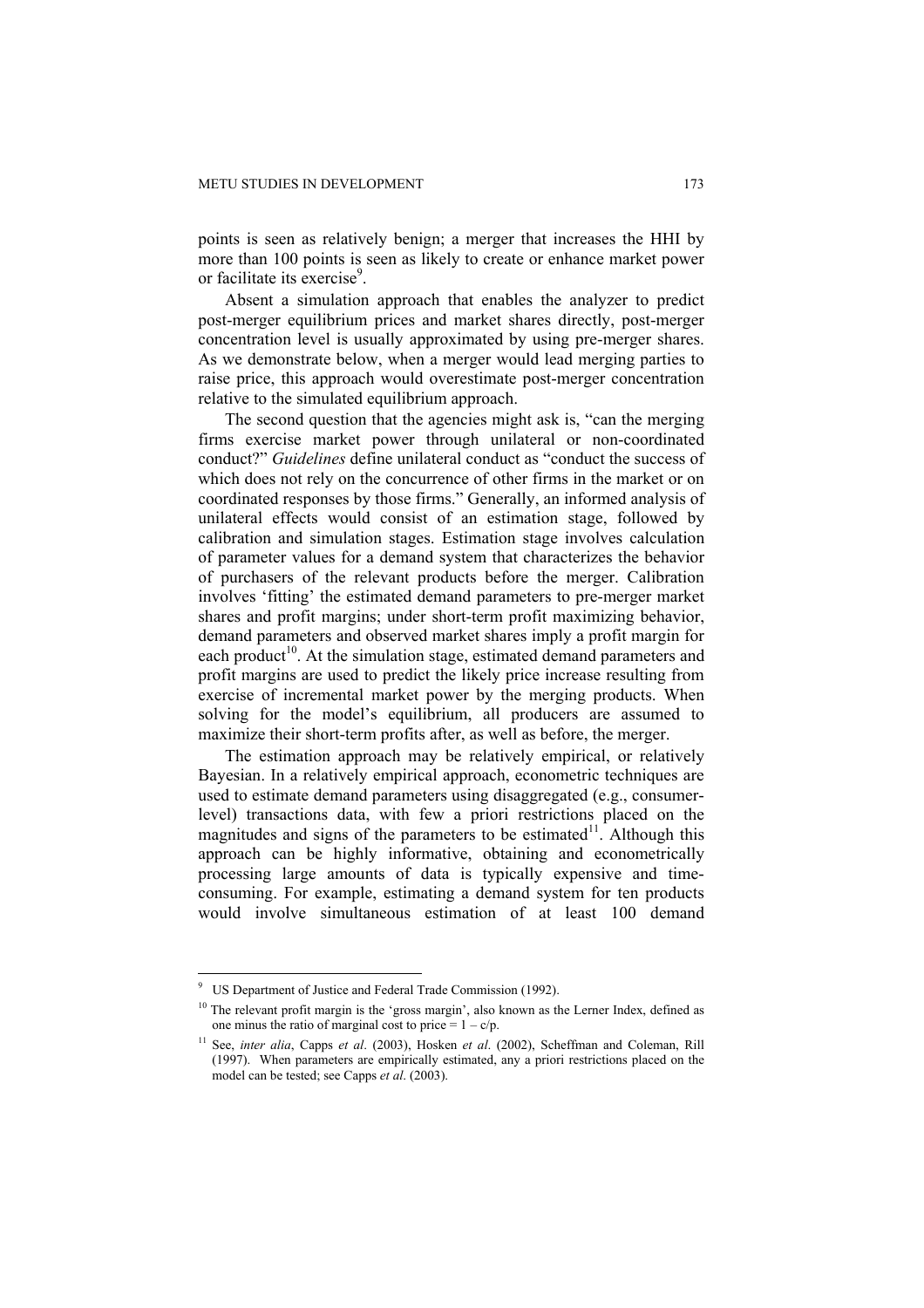parameters<sup>12</sup>. Assuming that useful data can be found and afforded, adequately estimating such a system would require many hours of labor by econometricians working with specialized computer software. Even then, there is no guarantee that the resulting econometric estimates would be economically reasonable or statistically significant, or that they would represent a fair approximation to the true parameter values $^{13}$ .

An alternative to the empirical approach is the Bayesian approach, in which demand parameters are estimated from a relatively few pieces of data that can be easily and inexpensively obtained<sup>14</sup>. In comparison with the empirical approach, the main disadvantage of a Bayesian model is the relatively high number of a priori restrictions placed on demand parameters in exchange for reduced data requirements; see Epstein and Rubinfeld (2001, 2003).

To simulate proposed or hypothetical mergers between fertilizer sellers, we use Proportionality-Calibrated Almost Ideal Demand System (PCAIDS), first introduced in Epstein and Rubinfeld (2001). PCAIDS is a variant of the more generalized Almost Ideal Demand System (AIDS) model used to locally approximate a demand system where firms set prices to maximize short-run profits; PCAIDS exemplifies the type of simulation model that we call Bayesian<sup>15</sup>. Appendix I discusses the model structure and inputs. Appendix II contains a sample simulation output and variable definitions.

Capps *et al*. (2003), and Crooke *et al*. (1999).

 $\overline{a}$  $12$  A typical demand system would specify the quantity demanded of each product as a function of all the product prices. With ten products, the demand system may be written as *D*(*q*, *p*, *X*;  $b, g$ ) = 0, where *D* is a vector of implicit functions whose *i*'th element is the demand equation for the  $i$ 'th product,  $q$  and  $p$  are arrays of product quantities and prices, respectively, *X* is an array of additional variables, *b* and *g* are arrays of parameters to be estimated. For example, the linear form is  $q_i = a_i + b_{i,1} \times p_1 + \ldots + b_{i,10} \times p_{10} + g_i X_i$ , the constant elasticity form is  $\text{Log}(q_i) = a_i + b_{i,1} \times \text{Log}(p_1) + \ldots + b_{i,10} \times \text{Log}(p_{10}) + g_i \cdot X_i$ , and the Almost Ideal demand System (AIDS) form is  $p_iq_i/R = a_i + b_{i,1} \times Log(p_1) + ... + b_{i,10} \times D(p_i)$  $Log(p_{10}) + g_i \cdot X_i$ , where  $R = \sum_{j=1}^{10} p_j q_j$ , for product *i* = 1, …, 10. See Hosken *et al.* (2002),

<sup>13</sup> For example, Capps *et al*. (2003) note convergence problems encountered during empirical estimation of the AIDS model. They also highlight the potential tradeoff between statistical bias and statistical efficiency when estimating alternative demand systems, and suggest that mean-squared error is the appropriate selection criteria.

<sup>&</sup>lt;sup>14</sup> See Epstein and Rubinfeld (2001, 2003), Werden and Froeb (2002), and Froeb and Tschantz  $(2000)$ .

<sup>&</sup>lt;sup>15</sup> Similar to a majority of merger simulation models, PCAIDS assumes Bertrand (price) competition. An alternative model could assume Cournot (quantity) competition. Aside from analytical difficulties of modeling mergers in a Cournot setting that we have already referenced above, the presence of a strong, perhaps dominant, element of price competition in the actual fertilizer market (exemplified by price bids to farmer cooperatives that comprise no less than a third of total sales) goes a long way in our view to justify the assumption of Bertrand competition for this market. We thank an anonymous referee for encouraging us to comment on the assumed form of competition.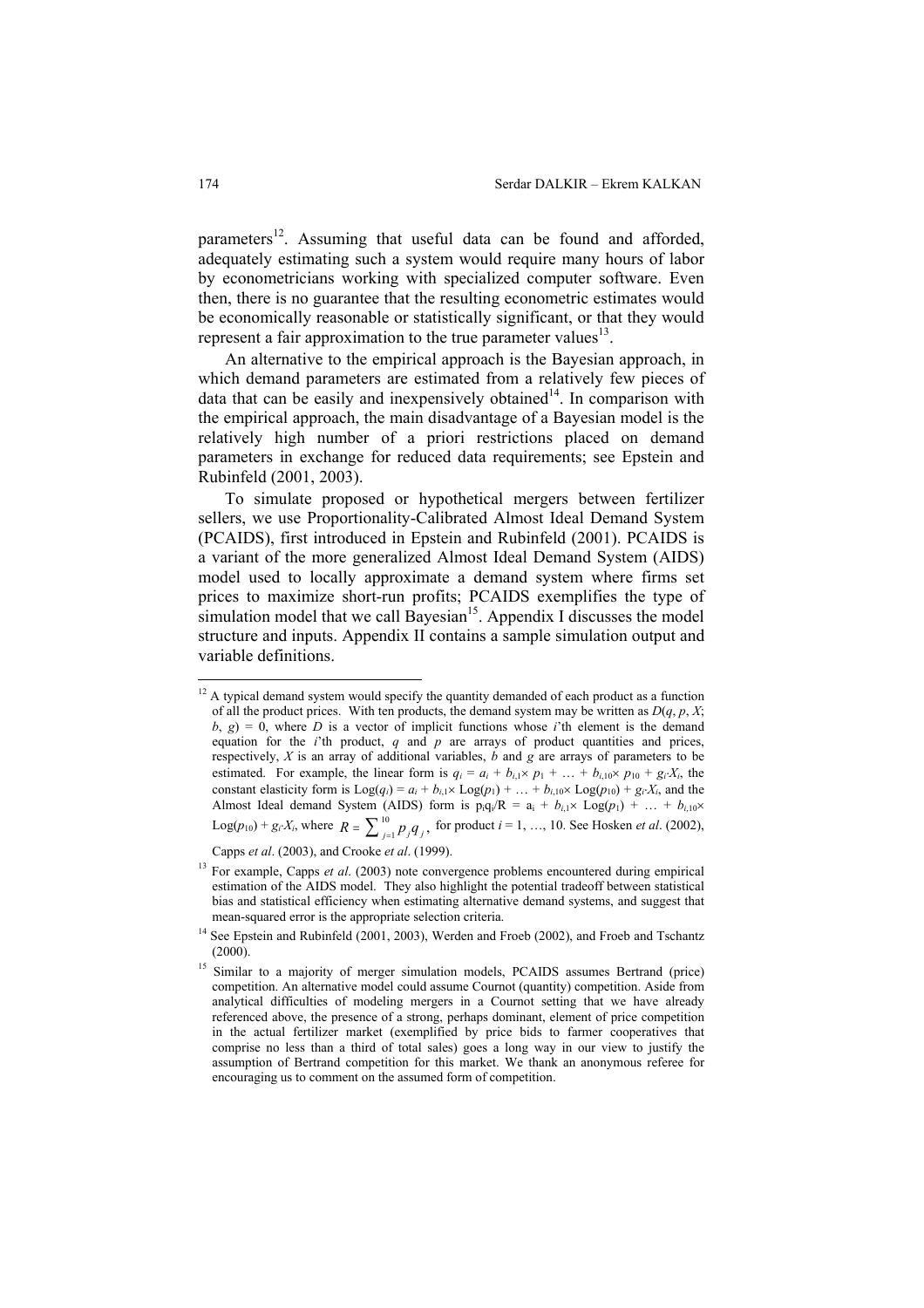## 4. Model inputs and results

Before simulating the effects of mergers, we tested TCA's definition of the relevant market as nitrogenous fertilizer sellers. Under our most conservative elasticity and margin assumptions, and based on market shares at a national level, we predict that a merger between the largest three producers Toros, TÜGSAŞ and İGSAŞ would enable these three firms to raise their prices in excess of 5%, which we assumed to be the SSNIP threshold that a competition agency would apply. This suggests that the three largest firms alone satisfy the SSNIP test of the *Guidelines*. By implication, any market that includes these three firms would satisfy the same test<sup>16</sup>. Table 2 shows the results of this simulation.

**Table 2**  Price Effect of a Hypothetical Merger between Toros, TÜGSAŞ and İGSAŞ

| Model inputs |              | Merging firms'   | <b>Assumed SSNIP</b> |  |
|--------------|--------------|------------------|----------------------|--|
| Market       | <b>TOROS</b> | unilateral price | threshold for market |  |
| elasticity   | margin       | increase         | delineation          |  |
| .60          |              | $5.4\%$          | $5.0\%$              |  |

In our market definition (SSNIP) test, we assume that nitrogenous fertilizer sellers cannot price discriminate between different buyers depending on buyer characteristics (for example, buyer size, location or proximity, history of purchasing preferences, or type of agricultural crop). If sellers are able to discriminate between buyers, then they may be able to collectively raise prices to a subgroup of buyers independent of other subgroups. In that case, the relevant market may be even smaller. For example, if sellers are able to discriminate between geographic locations, then the relevant market test may need to be applied separately to more than one geographical region and fertilizer sellers that sell predominantly in each region $17$ .

Next, we simulated the unilateral price effects of the proposed merger between Toros and İGSAŞ, the results are presented in Table 3.

<sup>&</sup>lt;sup>16</sup> When we simulated the SSNIP test, we assumed a market elasticity of 1.6 for nitrogenous fertilizers and a profit margin of 0.1 for Toros. As we explain below, these two assumptions correspond to the most conservative case among those we consider in our simulations. The three sellers will always satisfy the SSNIP test under a lower market elasticity and/or a higher profit margin.

 $17$  TCA (2000) did not find geographical price discrimination likely.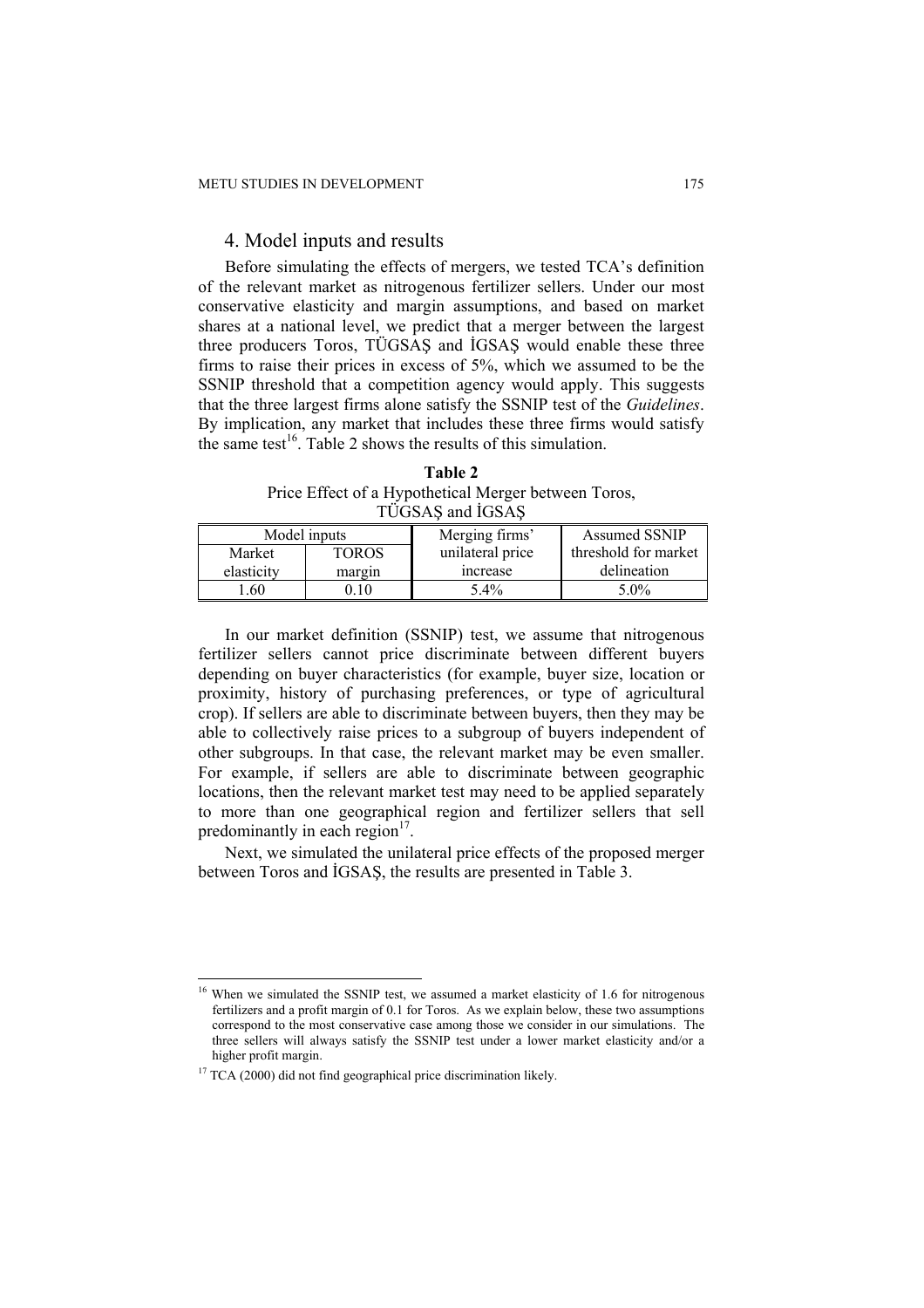| Model inputs |              | Unilateral price effects of the merger |             |          |              |
|--------------|--------------|----------------------------------------|-------------|----------|--------------|
| Market       | <b>TOROS</b> | Merging                                | Non-merging |          | Offsetting   |
| elasticity   | margin       | firms                                  | firms       | Industry | efficiencies |
| 1.60         | 0.50         | 5.5%                                   | $0.5\%$     | 2.8%     | 5.8%         |
| 1.60         | 0.10         | 1.8%                                   | $0.3\%$     | $1.0\%$  | $3.0\%$      |
| 1.00         | 0.90         | 30.3%                                  | $0.9\%$     | 14.3%    | 24.3%        |
| 1.00         | 0.50         | $12.2\%$                               | $1.3\%$     | $6.2\%$  | 14.7%        |
| 1.00         | 0.10         | $1.9\%$                                | $0.3\%$     | $1.0\%$  | $3.3\%$      |
| 0.15         | 0.90         | 125.4%                                 | 10.9%       | 58.2%    | $>100\%$     |
| 0.15         | 0.50         | 17.4%                                  | 2.3%        | 8.8%     | 28.4%        |
| 0.15         | 0.10         | $2.0\%$                                | $0.3\%$     | 1.1%     | $3.6\%$      |

**Table 3**  Unilateral Price Effects of the Proposed Toros- İGSAŞ Merger Under Alternative Model Inputs

At the calibration stage, we used an arc elasticity of 1.6, referenced in Çakmak (1997), as our high estimate for the point elasticity of demand facing all nitrogenous fertilizer sellers<sup>18</sup>. We interpret this elasticity value as the long-run elasticity for nitrogenous fertilizer demand; this value is consistent with the implied range of long-run demand elasticity values for nitrogenous fertilizer reported by Hansen (2001). The first three rows of Table 3 show simulation results based on this elasticity value.

We also simulate the price effect under two alternative assumptions for nitrogenous fertilizer demand: a unit elasticity, and a derived agricultural input demand elasticity of 0.15. In Table 3, the middle three rows show simulation results based on a unit elasticity of demand facing all nitrogenous fertilizer sellers, which we interpret as a medium-term demand elasticity estimate<sup>19</sup>. The last three rows show results based on a demand elasticity of 0.15, which we interpret as a short-term elasticity estimate.

To derive the agricultural input demand elasticity that we interpret as a short-term elasticity, we first assumed that the short-run demand elasticity facing all agricultural producers who use nitrogenous fertilizer is unity, which is very likely an overestimate<sup>20</sup>. (This would imply that a

 $18$  We state only the magnitude (absolute value) of all demand elasticities.

<sup>&</sup>lt;sup>19</sup> While we interpret alternative elasticity values as long-run or medium-run (as opposed to short-run), we are implicitly assuming that the market share distribution does not change much between time periods. To test the sensitivity of our calibration to market shares, we replaced the 1999 market share distribution with the 1997-1999 average market distribution for a subsample of our cases; we found that the results did not change substantively. If anything, merger effects became somewhat stronger because İGSAŞ's 1997-1999 average share (approximately 22%) is higher than its 1999 share (approximately 15%). We discuss model inputs generally in Appendix I.

<sup>&</sup>lt;sup>20</sup> For example, Peterson *et al.* (1999) assume that the US demand elasticity for agricultural products is between 0.2 and 0.5. Walkenhorst (1999) assumes a demand elasticity of 0.3 for food products in a 'stylized agricultural economy'. One might surmise that the implied upper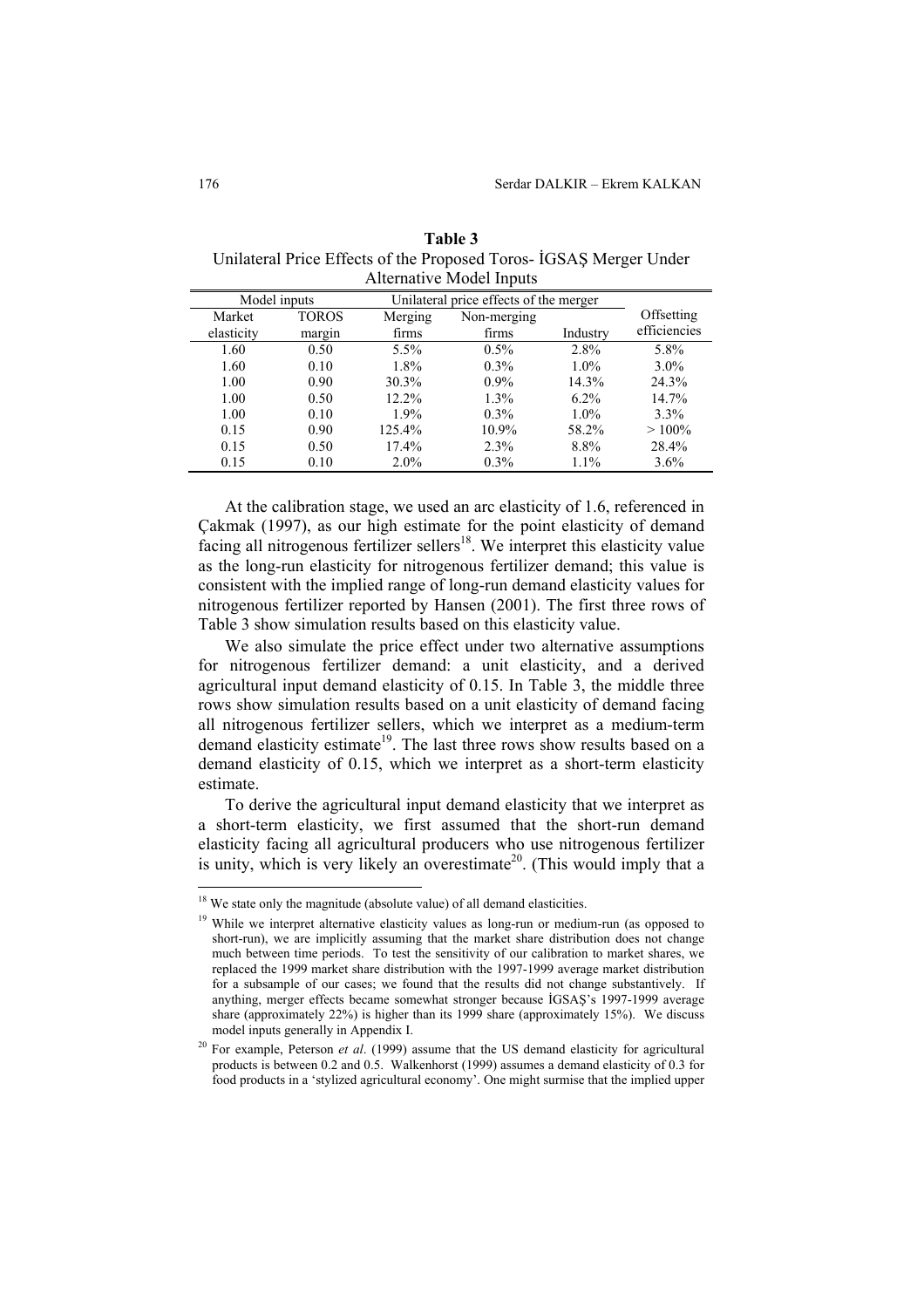small change in the price of all agricultural products would not change total expenditures on these products.) We also assumed that the short-run elasticity of substitution between nitrogenous fertilizers and all other agricultural inputs is zero. Under these assumptions, the short-run derived agricultural input demand for nitrogenous fertilizer would be approximately equal to the share of nitrogenous fertilizer as an agricultural input<sup>21</sup>. Republic of Turkey State Planning Organization (SPO) (2000) reports an agricultural input share of 0.10 to 0.15 for all fertilizers; we used the higher of these two figures as (an upper bound on) the agricultural input share of nitrogenous fertilizer<sup>22</sup>.

There are two pieces of information that indirectly support our 0.15 estimate of the short-run demand point elasticity for nitrogenous fertilizer. First, our estimate is well within the range of short-run demand point elasticity estimates reported by Hansen (2001) across countries; it is also within two standard deviations of Hansen's mean estimate of shortrun elasticity for his panel data of Danish farms. Second, SPO (2000) reports a 20% fall in fertilizer purchases when the price of nutrition content relative to the price of agricultural crops increased from 1 (or 1.5) to 6 in 1994. This suggests a demand elasticity of roughly 0.05 for all fertilizers in Turkey<sup>23</sup>, which we interpret as a lower bound on nitrogenous fertilizer short-run demand elasticity.

Another input we used to calibrate the model is the profit margin; we considered alternative profit margin values of 0.1, 0.5, and 0.9 for Toros. A profit margin of 0.1 would imply that marginal costs are 90% of price, which we think is a rather extreme assumption<sup>24</sup>. Under this assumption, the price effect of the merger is close to 2% for the merger parties, and 1% for the whole industry. Under a less extreme assumption of a 0.5 profit margin, the merger's price effect ranged from about 6% to 17% for

bound for the derived elasticity of demand for agricultural products that are used as inputs in food production should be approximately 0.3. Since the demand elasticity for all agricultural products cannot be higher than the elasticity of demand for a subgroup of them, 0.3 would also constitute an upper bound for the elasticity of demand facing all agricultural products. From this perspective, our assumption of a unit elasticity of short-run demand facing all agricultural products seems very conservative.

<sup>&</sup>lt;sup>21</sup> See Warren-Boulton (1974).

<sup>&</sup>lt;sup>22</sup> While the true substitution elasticity between nitrogenous fertilizers and all other inputs may be nonzero, it is likely to be small. We believe that this downward bias is more than offset by the two upward biases we deliberately introduce by using an overestimate of the demand elasticity for agricultural products and an overestimate of the input share of nitrogenous fertilizers in agricultural production.

<sup>&</sup>lt;sup>23</sup> Assuming a pre-1994 relative price of 1, one calculates an approximate demand elasticity of 0.040. Assuming a pre-1994 relative price of 1.5, one calculates an approximate demand elasticity of 0.067. Their arithmetic average is 0.053.

<sup>&</sup>lt;sup>24</sup> Under this assumption, the firm cannot earn a profit unless it has minimal fixed costs (approximately less than 10% of its revenues).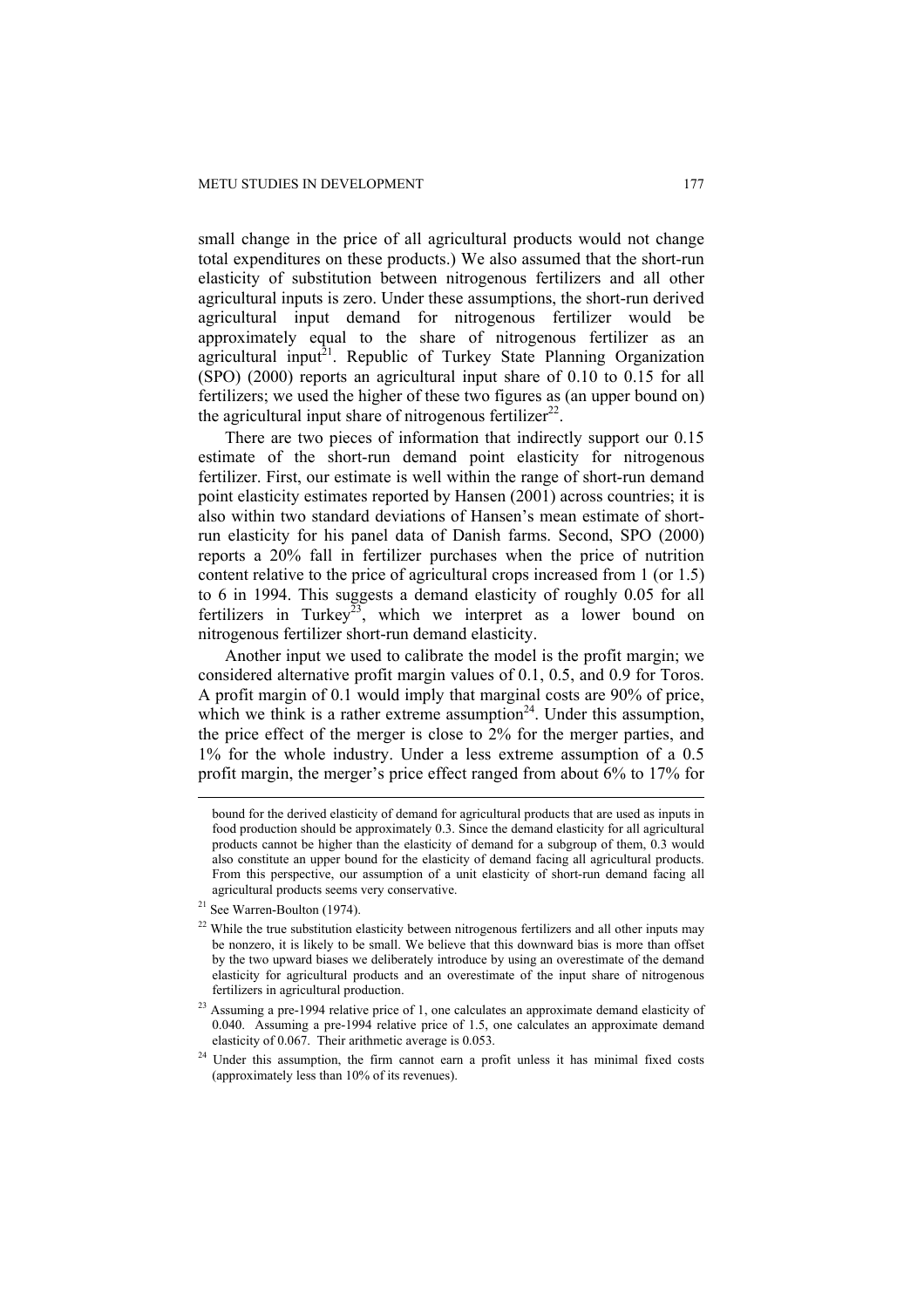the parties, and about 3% to 9% for the industry. At the other extreme, we predicted even higher price increases when we set the value of the margin to 0.9.

An alternative to simulating the price increase from a merger is to calculate the marginal cost savings that the merging firms need to achieve for the post-merger prices (and elasticities) remain at their pre-merger levels (see Appendix I). In Table 3, the column labeled 'offsetting efficiencies' shows the percent reduction in marginal costs of the merged firm that would leave prices (and elasticities) unchanged. Under relatively extreme assumptions, no amount of reduction in marginal costs would be sufficient to compensate for the merger's price effect. For example, with a market elasticity of 0.15 and a margin of 0.9, even the maximum possible amount of cost savings (100%) would not have been sufficient to completely constrain the price effect.

Although the predicted price increases and cost savings in Table 3 generally decrease with the market elasticity and generally increase with the margin, monotonicity with respect to model inputs is not an unchanging property of the PCAIDS model. Predicted price increases for the non-merging firms illustrate the point. With an assumed market elasticity of 1.0, the non-merging parties increase their prices less when the margin is 0.9 than when the margin is 0.5. What drives the nonmerging firms to change their prices at all is the increase in the merging parties' prices<sup>25</sup>. Moreover, the merging parties increase prices more when the margin is 0.9 (implying own-elasticities of around  $1/0.9 = 1.1$ ), than when the margin is 0.5 (implying own-elasticities of around  $1/0.5 = 2.0$ ). Based on these premises, one might expect the non-merging firms to raise their prices in direct relationship with the merging parties (and they do in a majority of the cases displayed in Table 3). Missing from this intuition is the strength of the relationship between the parties' prices and the non-parties' quantities; that is, the magnitude of the nonparties' cross-price elasticities of demand with respect to the parties' prices. With a market elasticity of 1, when own-price elasticities are relatively low (around 1.1), formal assumptions that underlie PCAIDS calibration imply low cross-price elasticities (0.02 to 0.05). But when own-price elasticities are approximately doubled (around 2.0), cross-price elasticities increase nearly ten-fold (0.22 to 0.46), greatly enhancing the non-parties' responsiveness to a change in the parties' prices. Among all the cases we consider, this is the only case in which the cross-price effect dominates the own-price effect.

<sup>&</sup>lt;sup>25</sup> In other words, since the non-parties are always reacting to the parties, theirs are only a second order reaction.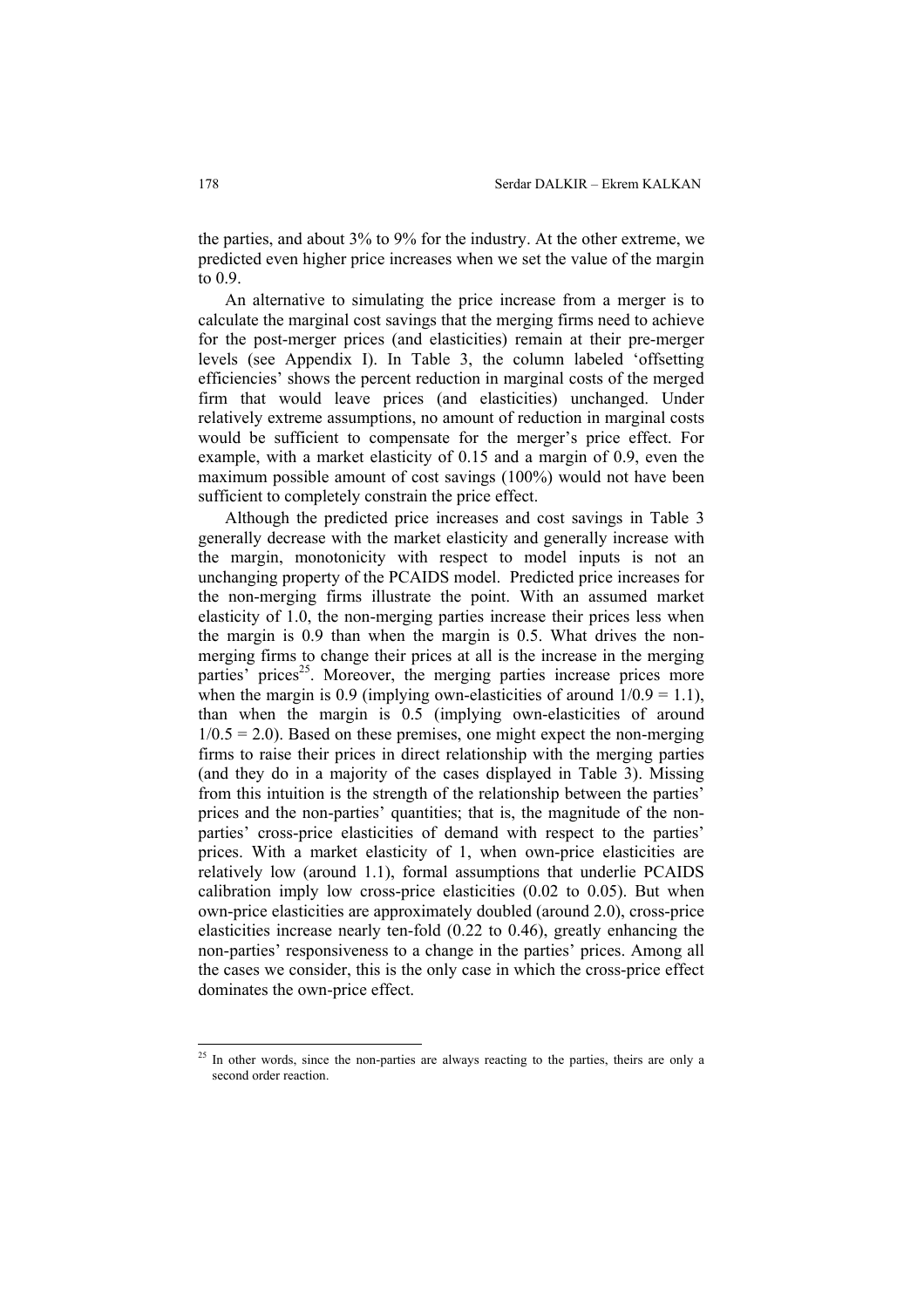We observe that the size of the market elasticity matters only when firm margins are relatively high, that is, when own price elasticities are relatively low. As margins approach zero and own elasticities approach infinity, the magnitude of price increases approach zero regardless of market elasticity<sup>26</sup>.

In our price simulations, we assumed that the marginal costs would not change due to the merger. Neither of TCA's initial view nor final decision mentions potential efficiencies (marginal cost savings). This may mean that neither the potential acquirers nor the TPA claimed any efficiencies; it may also mean that, as a matter of principle, TCA does not consider efficiencies to be a merger defense. As improvement of economic efficiency must be the strongest reason for any privatization program, either possibility strikes us as strange<sup>27</sup>. Marginal cost savings would have reduced merger's net price effect on fertilizer purchasers. For each combination of the market elasticity and the profit margin, one can approximate the merger's net price effect by using our calculation of 'offsetting efficiencies'. As an example, when market elasticity is 1.0 and profit margin is 0.5, we predict that the merging parties would have raised their prices 12% if the merger did not affect their marginal costs; we also calculate a minimum necessary marginal cost reduction of nearly 15% that would completely offset this 12% price effect. Interpolating between these two points, one can calculate that a 5% merger-related marginal cost reduction would have reduced the price effect from 12% to approximately  $\frac{15-5}{15} \times 12 = 8\%$ ; a 7.5% marginal cost reduction would have approximately halved the price increase to 6%.

Table 4 below shows the *equilibrium* HHI statistic before and after the proposed transaction, and the change. We emphasize the word *equilibrium*; since the merging firms lose share when they raise prices to maximize their post-merger joint profits, the resulting change in the equilibrium concentration is lower than increase that would be predicted using the pre-merger shares. For example, if the market elasticity is 1.6 and Toros's margin is 0.5, the change in *equilibrium* HHI, 862, is lower than the increase that the pre-merger shares would predict: 2(31.5)(14.8) = 928. The same effect is also evident in the share of the merged firm in Table 4; the simulated share is always less than the sum of the pre-merger shares:  $31.5 + 14.8 = 46.3\%$ .

 $26$  Technically, the sensitivity of the price increase to market elasticity becomes lower order.

 $27$  A third possibility is that TCA did not credit the efficiencies claimed for this specific case.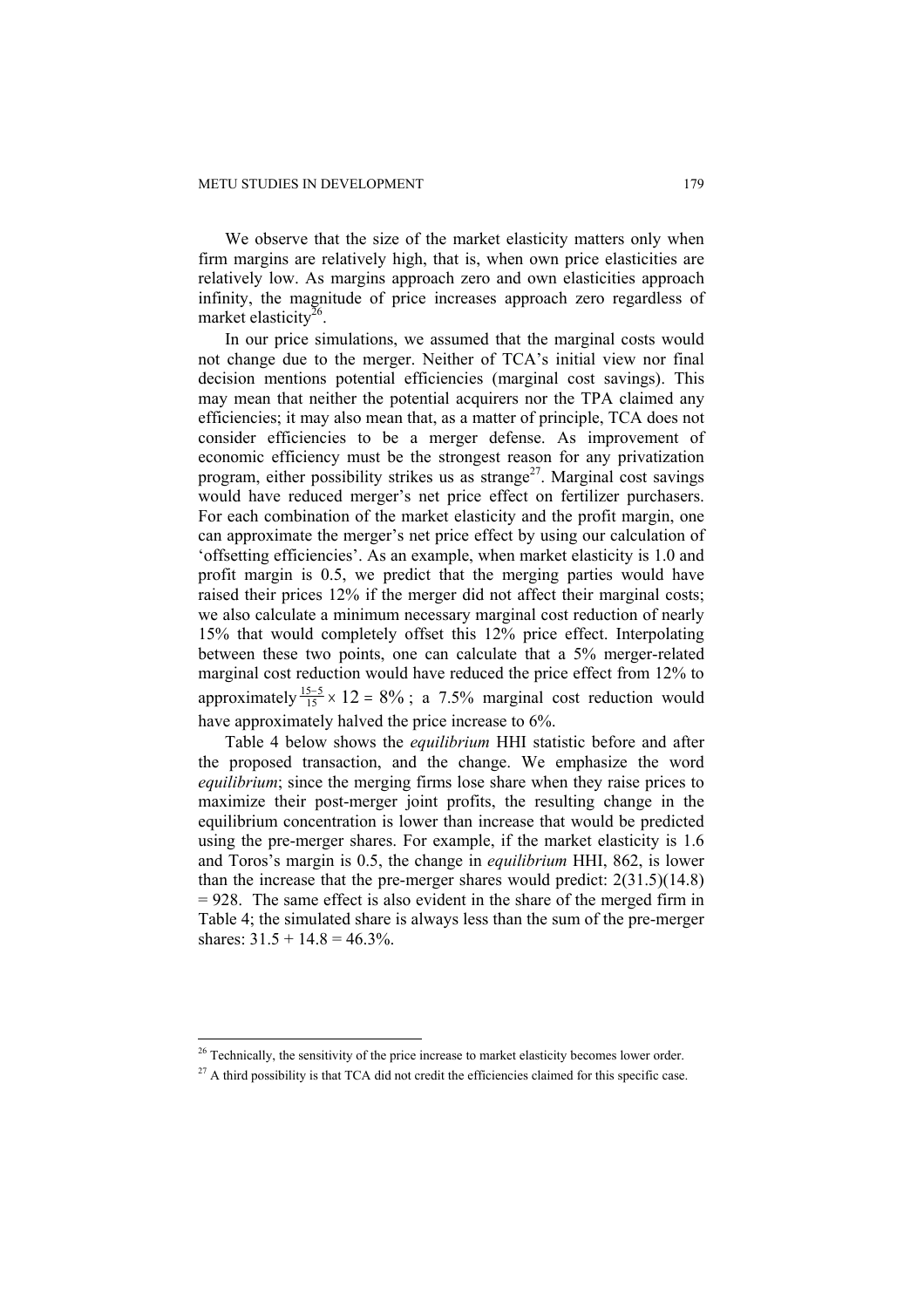| Equilibrium concentration |              |             |           |              |
|---------------------------|--------------|-------------|-----------|--------------|
| Model inputs              |              | measures    |           |              |
| Market                    | <b>TOROS</b> | Post-merger | Change in | Merged       |
| elasticity                | margin       | HHI         | HHI       | firm's share |
| 1.60                      | 0.50         | 2471        | 862       | 45%          |
| 1.60                      | 0.10         | 2292        | 683       | 43%          |
| 1.00                      | 0.90         | 2494        | 885       | 46%          |
| 1.00                      | 0.50         | 2362        | 753       | 44%          |
| 1.00                      | 0.10         | 2278        | 669       | 43%          |
| 0.15                      | 0.90         | 2071        | 461       | 40%          |
| 0.15                      | 0.50         | 2233        | 624       | 42%          |
| 0.15                      | 0.10         | 2260        | 650       | 42%          |

| Table 4                                                         |
|-----------------------------------------------------------------|
| Market Concentration Effects of the Proposed Toros-IGSAS Merger |
| Under Alternative Model Inputs                                  |

TCA report aggregates all producers and/or importers of nitrogenous fertilizer under the label 'others'. Since we do not have market shares for individual firms in this category, we take the most conservative position and assume that they are many, each with a very small share of the market. As such, their concentration is assumed zero both before and after a merger<sup>28</sup>. Even with this conservative assumption, the anticompetitive concerns that underlie TCA's opposing decision against the merger proposal between Toros and İGSAŞ are clearly well justified from an *equilibrium* concentration perspective.

To put our simulation predictions for the Toros-İGSAŞ merger into perspective, we also simulated hypothetical mergers between İGSAŞ and two smaller producers of nitrogenous fertilizer, TÜGSAŞ and Bagfaş. Table 5 displays the results of these simulations (along with results for Toros) under alternative values for market elasticity. All simulations in Table 5 assume a 0.5 profit margin.

Table 5 shows that a merger with Bagfaş, with a post-merger *equilibrium* HHI under 1800 and a change less than 150, would have been close to what would be seen as an unproblematic merger under the *Guidelines*. By implication, a merger with a smaller competitor (e.g.,

<sup>28</sup> This assumption is conservative in that it minimizes concentration *levels* both before and after a merger. TCA (2000) makes the same assumption. In addition, we assume that the fringe sellers do not raise price after the merger. Since in our simulations all the large firms raise price, the aggregate market share of the fringe sellers increases due to the merger. Contrary to this, when we calculate the concentration levels, we assume that the fringe's aggregate share is constant. Consequently, our predicted *change* in concentration (HHI) is also biased downward relative to the true HHI change (this bias has a second-order magnitude). Again, since it results in a smaller change in concentration relative to the true change, this assumption is conservative; that is, it tends to minimize the effect of a merger.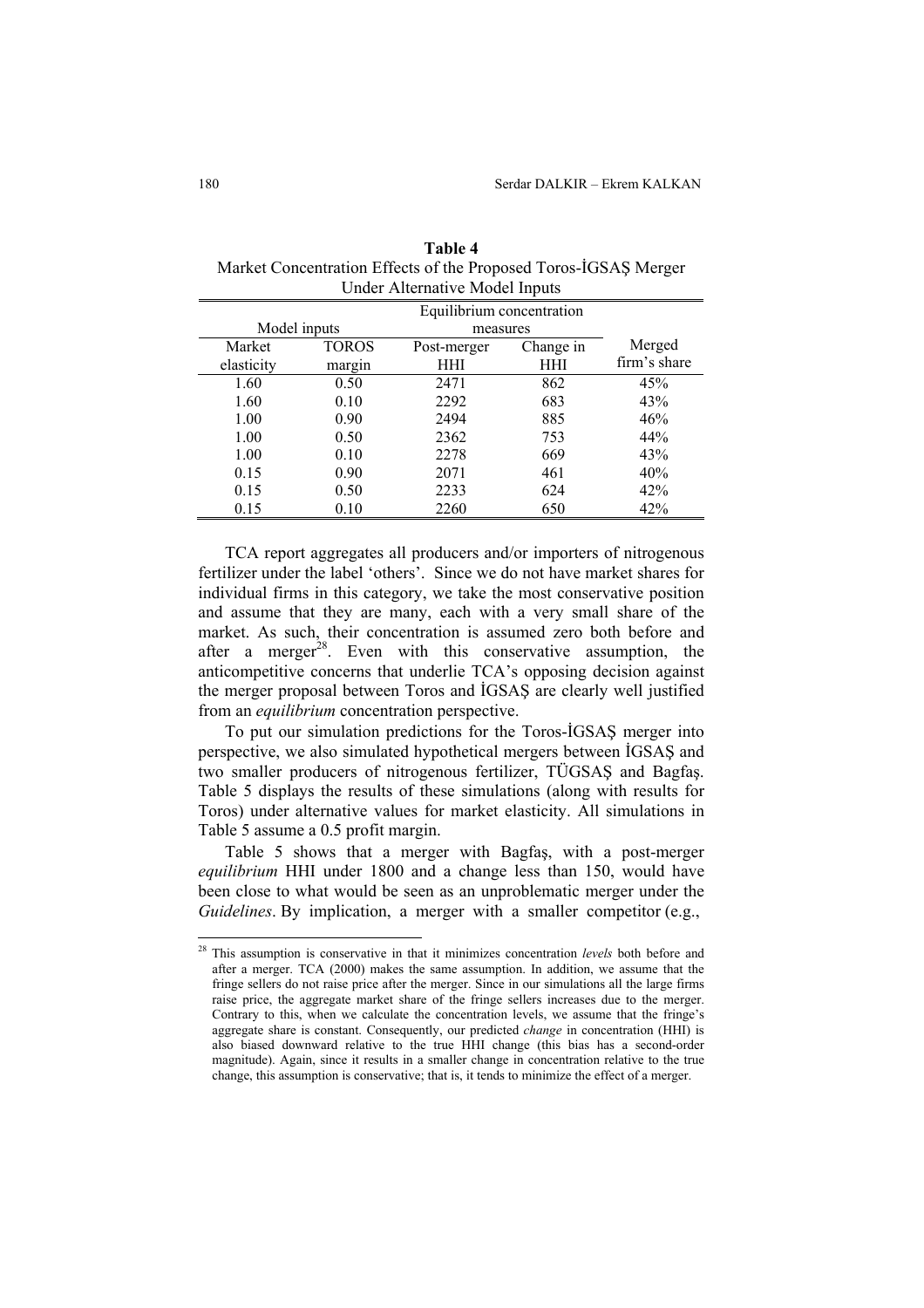| Model assumptions |            | Unilateral effects |          |              | Equilibrium concentration |        |        |
|-------------------|------------|--------------------|----------|--------------|---------------------------|--------|--------|
|                   |            |                    |          |              | Post-                     |        | Merged |
| Potential         | Market     | Merging            |          | Offsetting   | merger                    | Change | firm's |
| acquirer          | elasticity | firms              | Industry | efficiencies | HHI                       | in HHI | share  |
| Toros             | 1.60       | $5.5\%$            | 2.8%     | 5.8%         | 2471                      | 862    | 45%    |
| <b>Toros</b>      | 1.00       | 12.2%              | $6.2\%$  | $14.7\%$     | 2362                      | 753    | 44%    |
| Toros             | 0.15       | 17.4%              | 8.8%     | 28.4%        | 2233                      | 624    | 42%    |
| TÜGSAS            | 1.60       | 2.7%               | $1.4\%$  | 4.5%         | 2163                      | 553    | 34%    |
| TÜGSAS            | 1.00       | $5.4\%$            | $3.0\%$  | $10.1\%$     | 2154                      | 545    | 34%    |
| TÜGSAS            | 0.15       | 7.2%               | 4.3%     | 16.5%        | 2138                      | 528    | 34%    |
| Bagfas            | 1.60       | $1.4\%$            | $0.3\%$  | $3.0\%$      | 1754                      | 145    | 20%    |
| Bagfas            | 1.00       | 2.6%               | $0.7\%$  | $6.0\%$      | 1752                      | 142    | 20%    |
| Bagfas            | 0.15       | $3.4\%$            | $0.9\%$  | 8.4%         | 1746                      | 137    | 20%    |

**Table 5**  Unilateral and Concentration Effects of Proposed or Hypothetical Mergers Between İGSAŞ and Potential Acquirers

Gübretaş or Ege) would have been even closer to, and possibly within, the safe harbors<sup>29</sup>. Table 5 also indicates that the potential industry price increase under the proposed İGSAŞ-Toros merger is nearly double the potential increase under a hypothetical İGSAŞ- TÜGSAŞ merger, and almost ten times the increase under a hypothetical İGSAŞ-Bagfaş merger.

#### 5. Conclusions

 $\overline{a}$ 

A comparison of Table 3 with Table 4 is clear evidence of how important elasticity and margin assumptions can be in merger analysis. Although *equilibrium* concentration statistics in Table 4 differ between cases with different elasticity and margin assumptions, a Toros-İGSAŞ merger always falls outside of the *Guidelines* safe harbors. Table 3 displays much wider differences between these same cases. For example, if the margin is believed to be approximately 0.5, the industry price increase would be predicted as low as 3% or as high as 9% depending on the magnitude of the market elasticity! If the competition agency were to adopt as its operational threshold a 3% 'tolerable' price increase (perhaps due to presumed efficiencies), then the decision whether to allow a Toros-İGSAŞ merger would hinge on whether the market elasticity is less than or greater than 1.6.

The value of the demand elasticity, in turn, depends on the length of the time allowed between a change in price and the resulting change in quantity demanded. If the agency adopted a relatively long-term view, then it would be logical to consider relatively high values of the demand elasticity. But if the agency adopts a relatively short-term view, then it would be logical to consider relatively low values of the demand

 $29$  Our reference point for market shares is the 1999 nitrogen content share distribution.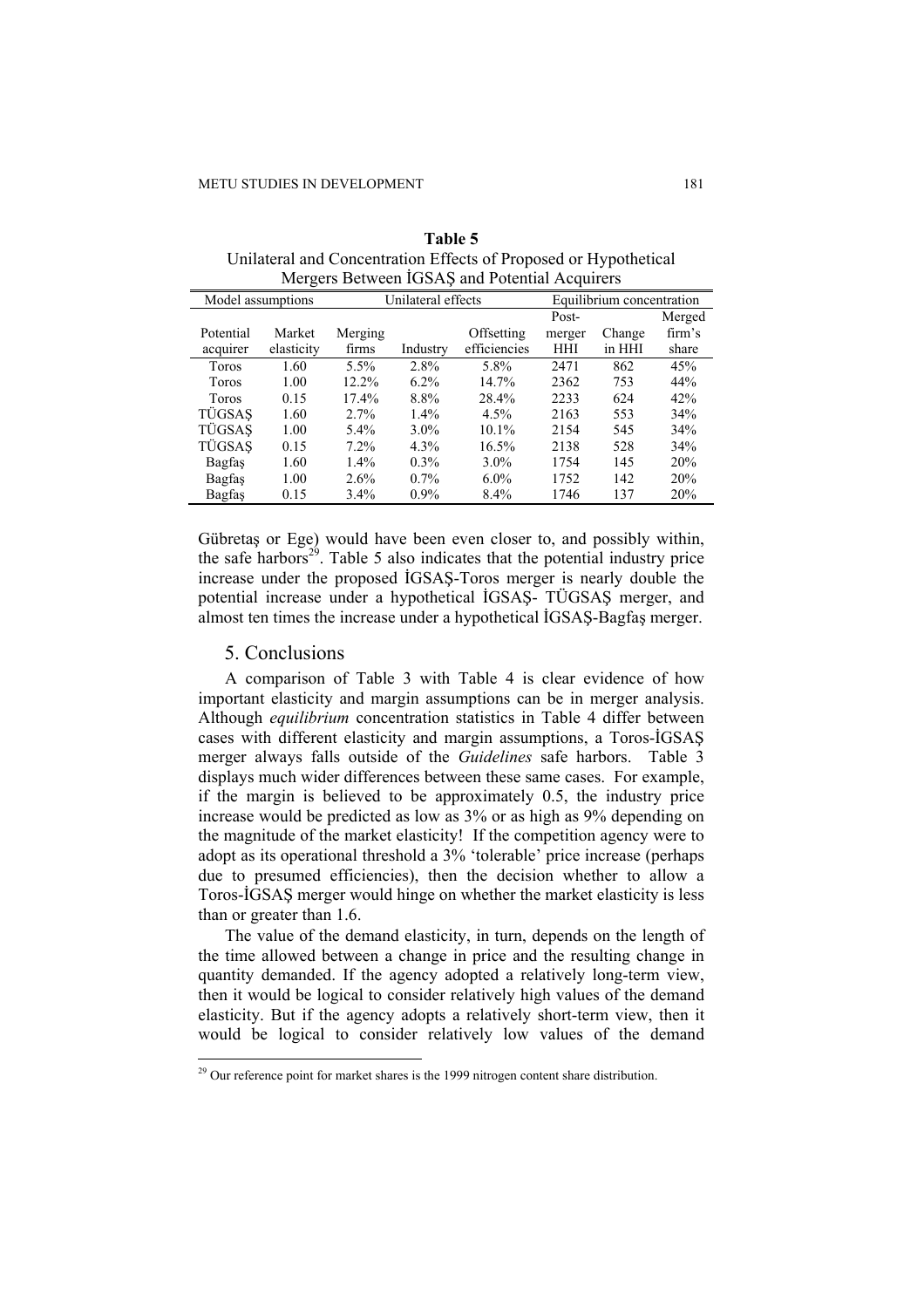elasticity. A similar observation applies to profit margins. Since more cost items are marginal in the long run than in the short run, the long-run value of the relevant profit margin (the Lerner index) is lower than its short-run value.

Presumably, the most stringent threshold to consider is a 'tolerable' price increase of zero. Under this assumption, the agency would oppose all mergers predicted to raise price even by the smallest amount. In this case, if the market elasticity was believed to be near 1.6 (alternatively, if the agency adopted a long-term view), then it would be logical to expect a showing of 6% marginal cost savings to dispel any anticompetitive concern. In contrast, if the agency believed the market elasticity to be 0.15 (alternatively, if it adopted a short-term view), then it would logically demand a marginal cost saving in excess of 28%. Of course, a 6% marginal cost reduction in the long-term (when more costs are marginal, and there is more time for cutting them) sounds much more credible than a 28% short-term reduction that the parties would have to demonstrate in order to meet the stringent threshold.

Our simulation results suggest that with a 0.5 gross margin, under a 'tolerable' price increase threshold of 3%, a TÜGSAŞ- İGSAŞ merger would have been allowable only if the market demand is at least unitary elastic $30$ , which corresponds to a medium to long-term perspective in the context we adopted. On the other hand, a merger with Bagfaş (or a smaller competitor) would have been allowable under a much lower threshold (e.g., 1%) and a much less elastic demand (e.g., one with elasticity of 0.15), which corresponds to a much shorter-term perspective.

#### **References**

- ÇAKMAK, E. (1997), "The Impact of Trade Liberalization on Production of Tradable Commodities and Related Fertilizer Use", *Report prepared for FAO-LNDG*, Rome.
- CAPPS, O. Jr*.*, CHURCH, J. and LOVE, H. A. (2003), "Specification Issues and Confidence Intervals in Unilateral Price Effects Analysis", *Journal of Econometrics,* 113, 3-31.
- CROOKE, P., FROEB, L. M., TSCHANTZ, S., and WERDEN, G. J. (1999), "The Effects of Assumed Demand Form on Simulated Postmerger Equilibria", *Review of Industrial Organization,* 15, 205-17.
- DENECKERE, R. and DAVIDSON, C. (1985), "Incentives to form Coalitions with Bertrand Competition", *Rand Journal of Economics*, 16, 473-86.
- EPSTEIN, R. J., and RUBINFELD, D. L. (2001), "Merger Simulation: A Simplified Approach with New Applications", *Antitrust Law Journal,* 69, 883-920.

<sup>&</sup>lt;sup>30</sup> That is, only if the market demand elasticity is 1 or higher.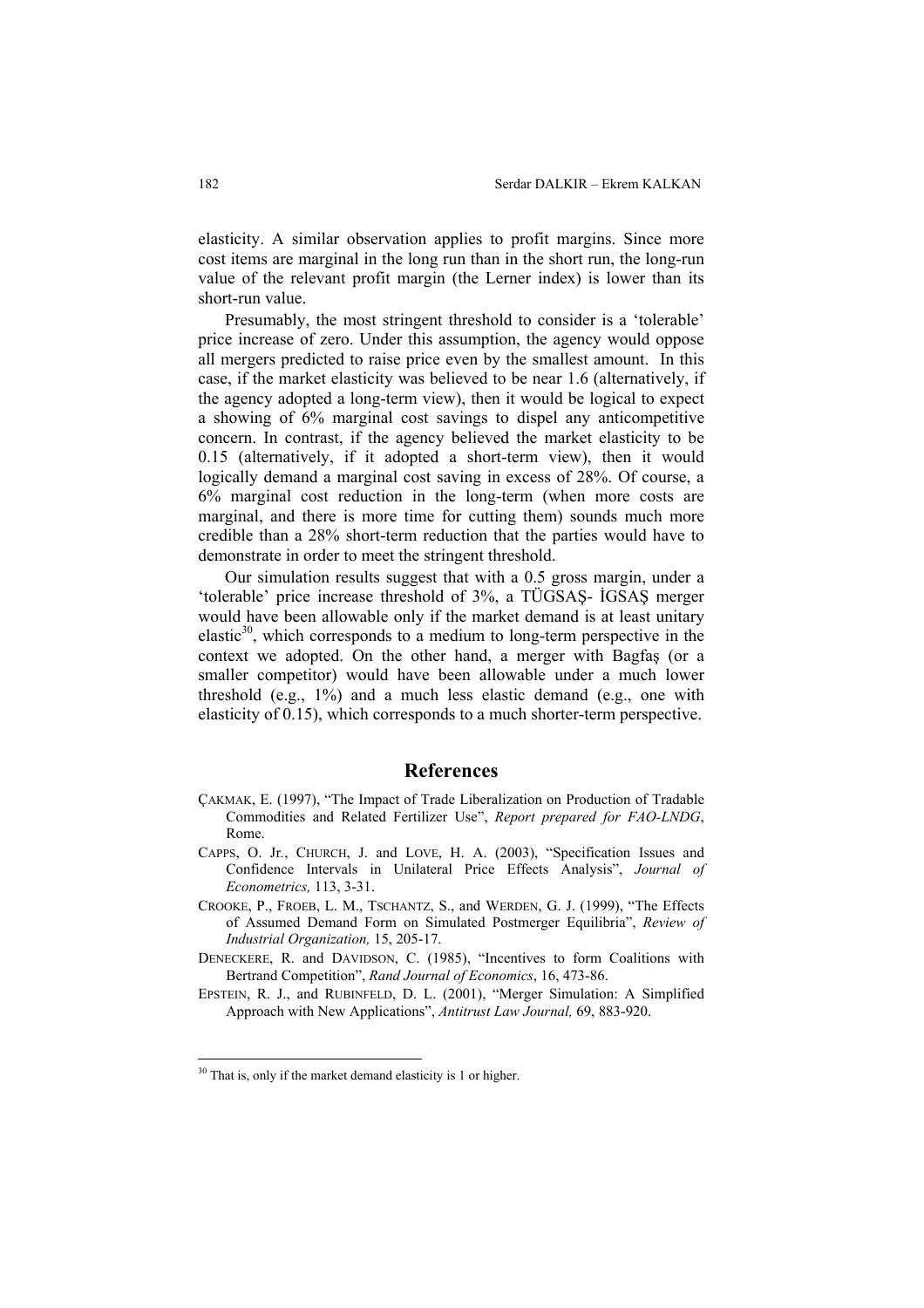- (2003), "PCAIDS Merger Simulation with Nests: A New Framework for Unilateral Effects Analysis", *Paper Presented at the International Industrial Organization Society Conference,* Northeastern University, Boston, MA, April.
- FROEB, L. M. and TSCHANTZ, S. (2000), "How Much Information is Required to Accurately Predict Merger Effects?", *Vanderbilt University Working Paper*.
- HANSEN, L. G. (2001), "Nitrogenous fertilizer Demand by Danish Crop Farms: Regulatory Implications of Farm Heterogeneity", *SØM publication* No. 44, AKF Forlaget, June.
- HAUSMAN, J., LEONARD, G., and ZONA, D. (1994), "Competitive Analysis with Differentiated Products", *Annales d'Economie et de Statistique,* 34, 159-80.
- HOSKEN, D., O'BRIAN D., SCHEFFMAN, D., and VITA, M. (2002), "Demand System Estimation and its Application to Horizontal Merger Analysis", Working Paper, April, http://www.ftc.gov/be/workpapers/wp246.pdf.
- MURIS, T. J. (2003), "Improving the Economic Foundations of Competition Policy," http://www.ftc.gov/speeches/muris/improvefoundation.htm, January 2003.
- NEVO, A. (2000), "Mergers with Differentiated Products: The Case of the Ready-to-Eat Cereal Industry", *Rand Journal of Economics,* 31, 395-421.
- PETERSON, J. M., BOISVERT, R. N. and DE GORTER, H. (1999), "Multifunctionality and Optimal Environmental Policies for Agriculture in an Open Economy", Cornell University Department of Applied Economics and Management Working Paper No. 29, December.
- RILL, J. F. (1997), "Product Differentiation: Practicing What They Preach: One Lawyer's View of Econometric Models in Differentiated Product Mergers", *George Mason Law Review,* 5, 393-449.
- SALANT, S., SWITZER, S., and REYNOLDS, R. J. (1983), "Losses from Horizontal Merger: The Effects of An Exogenous Change in Industry Structure on Cournot-Nash Equilibrium", *Quarterly Journal of Economics,* 98, 185-99.
- SCHEFFMAN, D. and COLEMAN, M. "FTC Perspectives on the Use of Econometric Analyses in Antitrust Cases", Working Paper.

http://www.ftc.gov/be/ftcperspectivesoneconometrics.pdf.

- SPO (2000), *Fertilizer Industry Special Expert Commission Report*, (in Turkish), Ankara: Republic of Turkey State Planning Organization.
- TCA (2000), *Commission Decision No. 00-43/464-254; Privatization of 99.98% of İstanbul Gübre Sanayii A.*Ô*. Shares*, (in Turkish) November 2000, Ankara: Turkish Competition Authority.
- US Department of Justice and Federal Trade Commission (1992), *Horizontal Merger Guidelines (with April 8, 1997, Revisions to Section 4 on Efficiencies)*.
- WALKENHORST, P., (1999) "Globalisation, Derived Demand and the Competitiveness of Agricultural Sub-sectors", Working Paper,
	- http://www.uni-kiel.de/agrarmarketing/Gewisola99/ A4Walkenhorst.pdf.
- WARREN-BOULTON, F. R. (1974), *Vertical Control of Markets and Labor Practices*, Ballinger Publishers.
- WEISKOPF, D. A. (2003), "Merger Simulation", *Antitrust*, Spring, 17, 57-60.
- WERDEN, G. J. (1996), "A Robust Test for Consumer Welfare Enhancing Mergers Among Sellers of Differentiated Products", *Journal of Industrial Economics,* 44, 409-13.
	- (1997), "Simulating Unilateral Competitive Effects from Differentiated Products Mergers", *Antitrust*, Spring, 11, 27-31.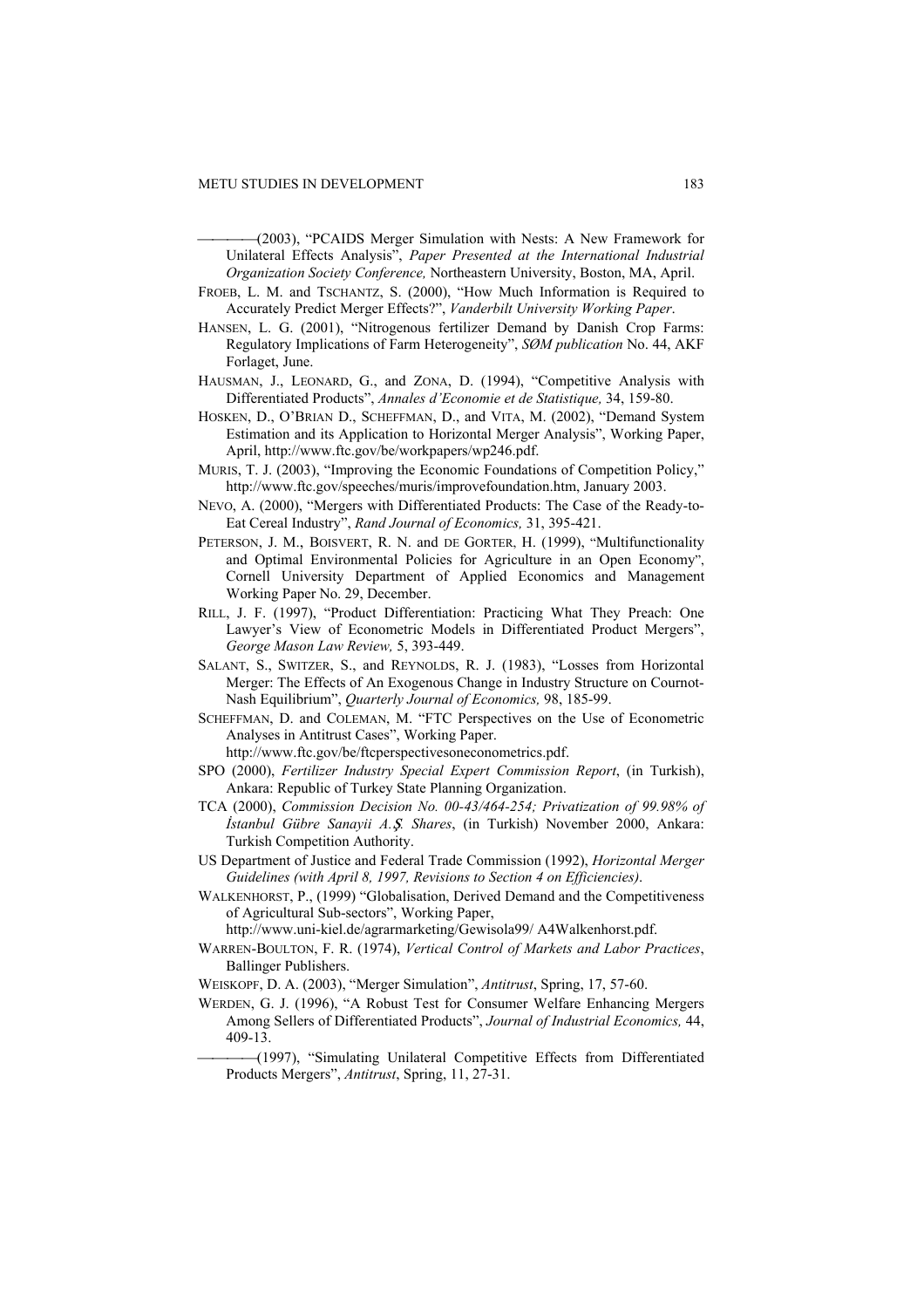(2000), "Expert Report in United States vs. Interstate Bakeries Corp. and Continental Baking Co.", *International Journal of Economics and Business,* 7, 139-48.

- WERDEN, G. J. and FROEB, L. M. (2002), "Calibrated Economic Models Add Focus, Accuracy, and Persuasiveness to Merger Analysis," in *The Pros and Cons of Merger Control*, Stockholm: Swedish Competition Authority.
- WERDEN, G. J., FROEB, L. M. and TARDIFF, T. J. (1996), "The Use of the Logit Model in Applied Industrial Organization", *International Journal of Economics of Business*, 3, 85-107.

## **Appendix I**

A Brief Description of the PCAIDS Merger Simulation Model

The acronym PCAIDS means Proportionality-Calibrated Almost Ideal Demand System, introduced by Epstein and Rubinfeld (2001). The PCAIDS model is a variant of the more generalized Almost Ideal Demand System (AIDS) model used to locally approximate a demand system with no assumed functional form for a differentiated-product market where the competitors are engaged in Bertrand conduct. Antitrust economists use the simulation of a PCAIDS model to predict the price effect of a transaction or agreement that involves collective/joint pricing or collective/joint profit maximization. The PCAIDS model can be calibrated to simulate market conduct, e.g., pricing, even where only a few pieces of market-level and firm-level information are available. Those inputs are (1) the pre-transaction shares of all different brands, (2) the market elasticity of demand facing all the firms, and (3) a firmspecific elasticity of demand. A variant of the PCAIDS model can be used to estimate the net price effect of an assumed transaction given expected or realized marginal cost savings. This variant requires the analyst to assume percent reductions in merging firms' marginal costs as additional inputs to the model.

An Almost Ideal Demand System (AIDS) is a system of equations that relate firms' revenue shares to the logarithmic prices ('log-prices') of all the firms in an assumed market. The typical AIDS model consists of two or more levels of equations. In an AIDS model with two levels of equations, the 'lower' level might be called the *firm level*, and the 'upper' level is typically termed the *market level*. At the firm level, a number of firm-specific equations are formulated, each one describing a firm's share of all firms' revenues as a linear function of the individual log-prices of all firms, and a constant term. Each firm's revenue share is expected to be negatively correlated with the level of its own price and positively correlated with the levels of other firms' prices. To illustrate, with only two firms, firm 1's equation would appear as:  $s_1 = a_1 + b_{11}Log(p_1)$  +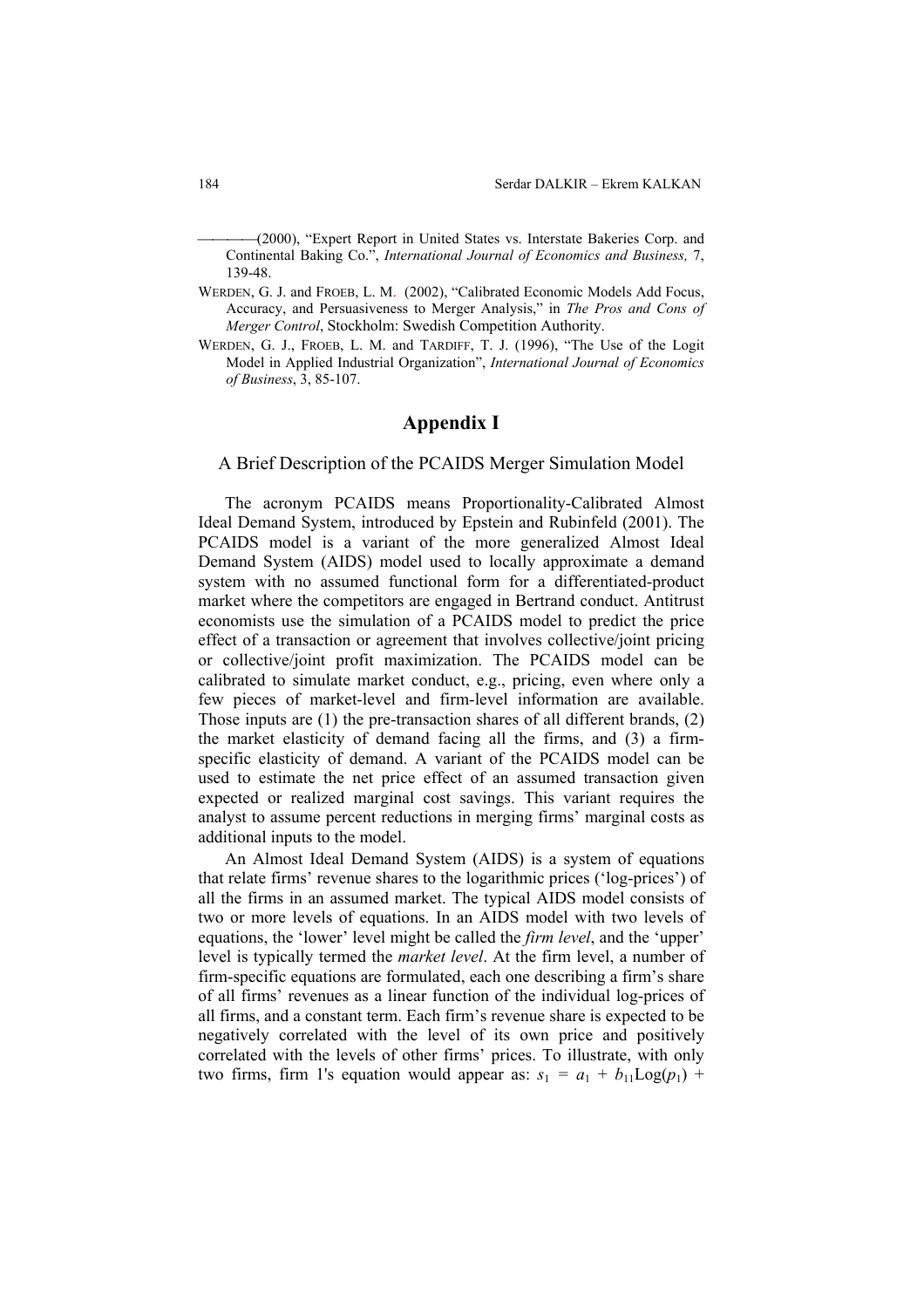$b_{12}Log(p_2)$  where  $s_1$  is the revenue share of firm 1, and  $p_i$  is firm *i*'s price  $(i = 1, 2)$ . Similarly for firm 2,  $s_2 = a_2 + b_{21}Log(p_1) + b_{22}Log(p_2)$  where  $s_2$ is the revenue share of firm 2.

 At the upper, or market level, the logarithm of all firms' revenues is formulated as a constant multiple of a logarithmic market price index (the 'log-price index'), defined as a weighted average of all the firm-specific log-prices. 'Total firm revenues' equal the sum of all firms' revenues. The top level expression is therefore a constant-elasticity equation between total market quantity and a price index (*P*) derived from a weighted-average of all firms' log-prices. To illustrate, Log(*R*/*P*) = *ε*Log(*P*), where  $R = p_1q_1 + p_2q_2$  and  $Log(P) = w_1Log(p_1) + w_2Log(p_2)$ . The coefficient  $\varepsilon$  is the constant elasticity of total (market) quantity with respect to the price index *P*.

The lower and the upper levels are doubly linked through total firm revenues and the log-price index. Specifically, at the firm level, each firm's revenue share equals the ratio of that firm's revenues to all firms' revenues:  $s_1 = p_1q_1/R$  and  $s_2 = p_2q_2/R$ . And, the upper-level log-price index is a weighed average of the log-prices at the firm level,  $Log(P)$  =  $w_1$ Log( $p_1$ ) +  $w_2$ Log( $p_2$ ).

In general, calibrating an AIDS model to a market with multiple firms producing *N* products requires information or data on (1) the revenue shares of all brands, (2) the constant revenue elasticity coefficient (*ε*), and (3)  $N^2$  coefficients that link product-specific log-prices to revenue shares (the  $b_{ij}$  coefficients in the lower level equations). For example, for a market with 5 products, formulation of an AIDS model requires estimation of 26 coefficients.

The PCAIDS model simplifies the estimation complexity of the general AIDS model by assuming that the  $b_{ii}$  coefficients are proportional to firms' pre-transaction shares $31$ . Because of this simplifying assumption, all  $b_{ij}$  coefficients can be calculated if only one  $b_{ij}$  coefficient is known *a priori*. The  $N^2$ -1  $b_{ij}$  coefficients that are not known *a priori* can be obtained by multiplying ('scaling') the known  $b_{ij}$  coefficient by a proportionality factor derived from firms' shares. For example, in a market with five firms, if only one  $b_{ij}$  coefficient is known (say,  $b_{11}$ ), the remaining coefficients can be computed as:

$$
b_{21} = -\frac{s_2}{1 - s_1} b_{11}, b_{31} = -\frac{s_3}{1 - s_1} b_{11}, b_{41} = -\frac{s_4}{1 - s_1} b_{11},
$$
  

$$
b_{51} = -(b_{11} + b_{21} + b_{31} + b_{41});
$$

 $31$  This is identical to the independence of irrelevant alternatives (IIA) assumption implied in the Logit demand models; see Werden, Froeb and Tardiff (1996).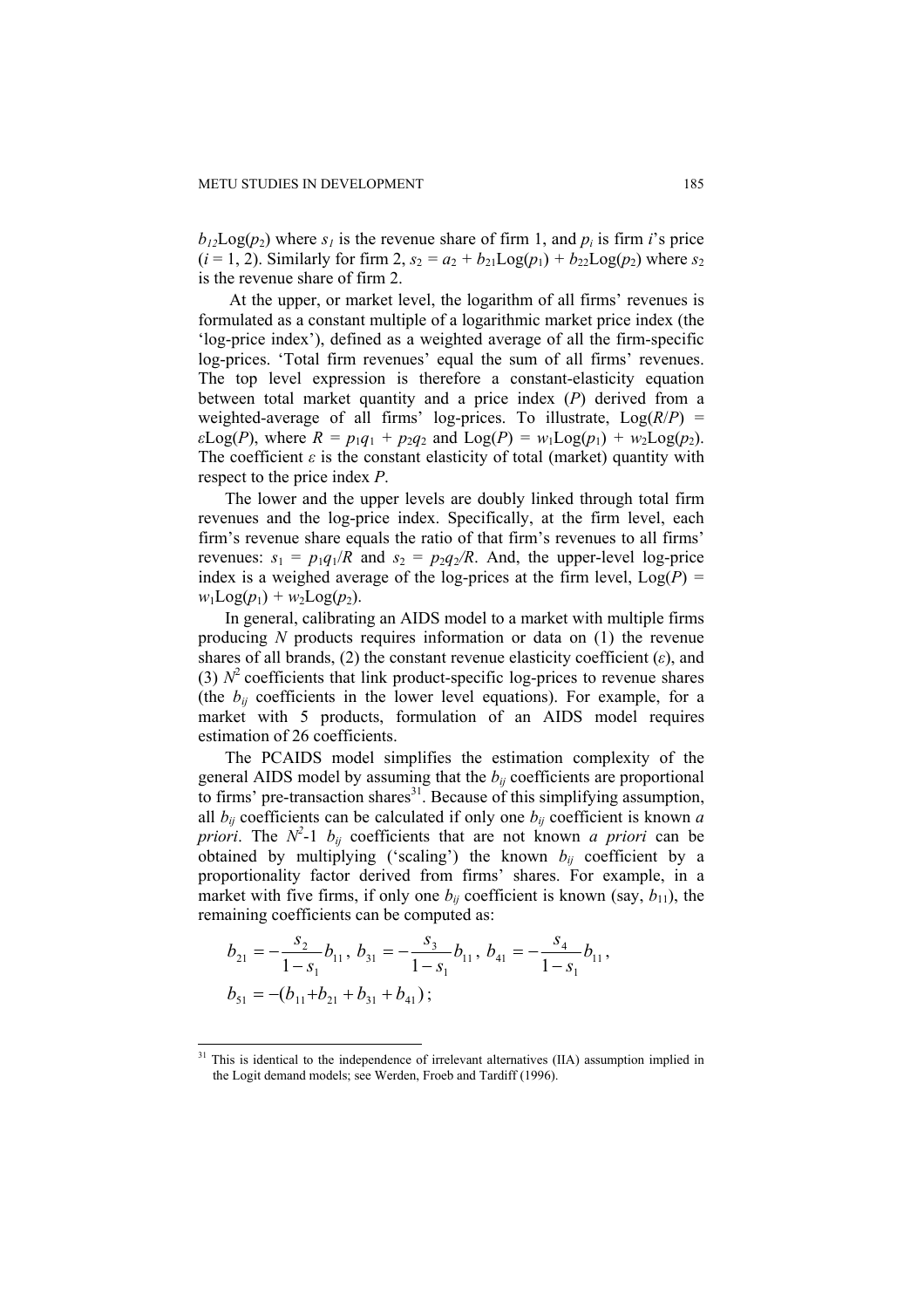$$
b_{22} = -\frac{1 - s_2}{s_1} b_{21}, b_{33} = -\frac{1 - s_3}{s_1} b_{31}, b_{44} = -\frac{1 - s_4}{s_1} b_{41},
$$
  
\n
$$
b_{55} = -\frac{1 - s_5}{s_1} b_{51};
$$
  
\n
$$
b_{23} = -\frac{s_2}{1 - s_3} b_{33}, b_{24} = -\frac{s_2}{1 - s_4} b_{44}, b_{25} = -\frac{s_2}{1 - s_5} b_{55};
$$
  
\n
$$
b_{32} = -\frac{s_3}{1 - s_2} b_{22}, b_{34} = -\frac{s_3}{1 - s_4} b_{44}, b_{35} = -\frac{s_3}{1 - s_5} b_{55};
$$
  
\n
$$
b_{42} = -\frac{s_4}{1 - s_2} b_{22}, b_{43} = -\frac{s_4}{1 - s_3} b_{33}, b_{45} = -\frac{s_4}{1 - s_5} b_{55};
$$
  
\n
$$
b_{52} = -\frac{s_5}{1 - s_2} b_{22}, b_{53} = -\frac{s_5}{1 - s_3} b_{33}, b_{54} = -\frac{s_5}{1 - s_4} b_{44};
$$
  
\n
$$
b_{12} = -(b_{22} + b_{32} + b_{42} + b_{52}), b_{13} = -(b_{23} + b_{33} + b_{43} + b_{53}),
$$
  
\n
$$
b_{14} = -(b_{24} + b_{34} + b_{44} + b_{54}), b_{15} = -(b_{25} + b_{35} + b_{45} + b_{55}).
$$

The coefficient  $b_{11}$ , in turn, can be calculated as  $s_1(1 + e_{11} - s_1(\epsilon + 1))$ where  $e_{11}$  is the demand elasticity of product 1's quantity with respect to its own price, and  $s<sub>l</sub>$  is firm 1's share.

To summarize, the PCAIDS model can be calibrated to represent a market with an arbitrary number of brands if only two parameters, the top-level elasticity *ε*, and one of the brand-level elasticities in the system are known.

A PCAIDS model calibrated to relative shares has the following properties:

- 1. Positivity: the implied product-level quantity elasticities with respect to each product's own price will be greater than unity, implying a positive gross positive margin for each product;
- 2. Homogeneity, or 'adding up property': coefficients in each product's equation add up to zero, implying that the product revenue shares will stay the same if all prices change by the same percentage amount;
- 3. Symmetry:  $b_{ii} = b_{ii}$  for any two brands *i* and *j*.

To calculate a merger's anticipated price increase, the three basic inputs we used are: (1) the pre-transaction share distribution of the products, (2) market elasticity of demand facing all producers, and (3) the gross profit margin of Toros.

For the first input, we used the 1999 'nitrogen content' share distribution of fertilizer producers calculated by TCA during its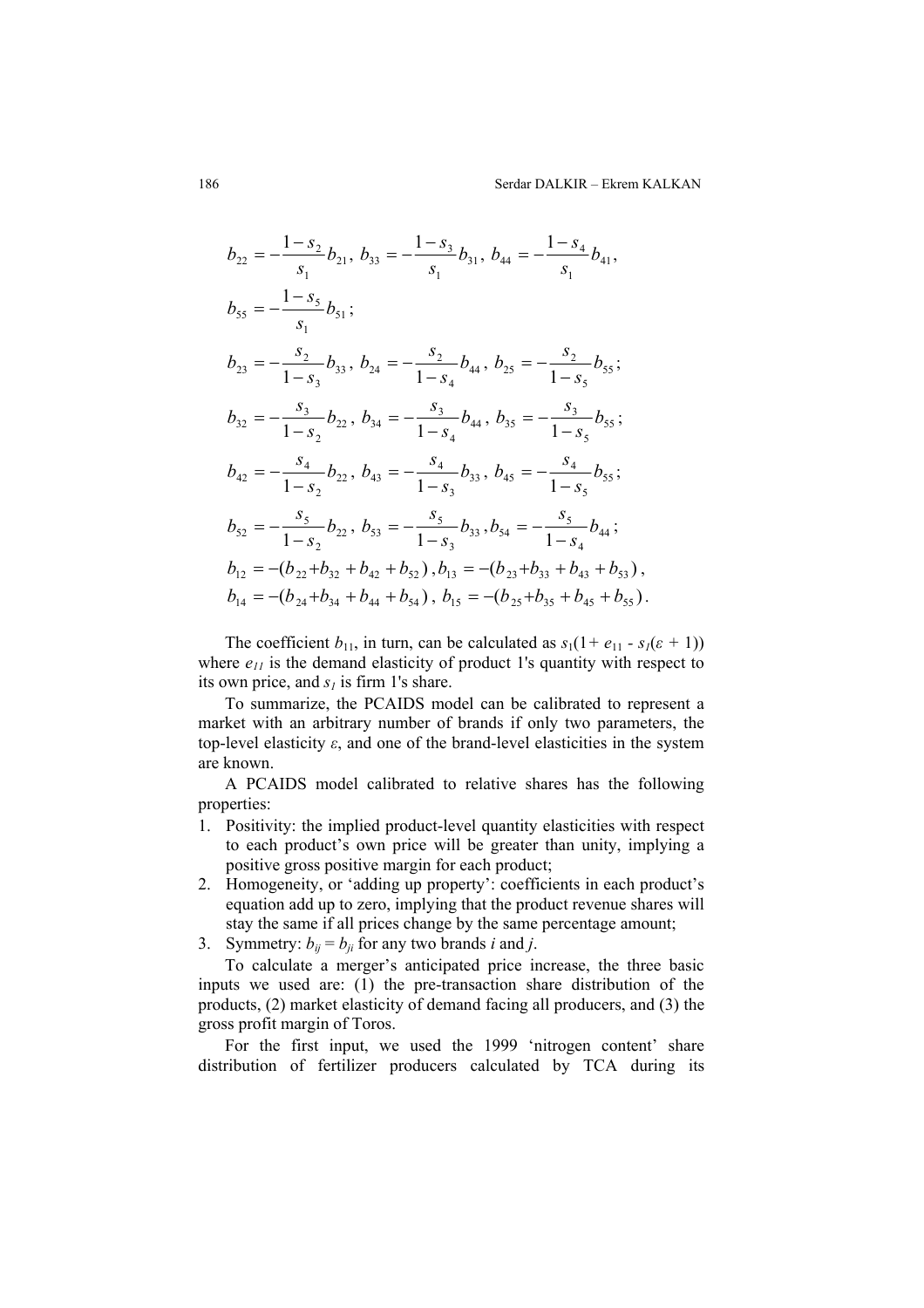$\overline{a}$ 

investigation $32$ . Since we did not have revenue shares, we used the physical shares to calibrate the model. This is equivalent to assuming a common nitrogen content price for all products in the pre-merger period<sup>33</sup>. We assumed that the firms aggregated under the 'other' category constitute a 'competitive fringe' and do not change their prices in response to a change in the prices of the larger firms $34$ .

Second, we obtained an arc elasticity of market demand facing all nitrogen fertilizer producers, from Dr. Erol Çakmak of the Middle East Technical University, which we used as an upper bound on the possible range of this elasticity (1.6). As a lower bound, we made our own 'back of the envelope' calculation (0.15), which we discuss in the text.

Finally, we assumed that the pre-merger gross profit margin for Toros  $(m_l)$  is between the extremes of 10% and 90%. In our simulations, we used these two extreme values, as well as their midpoint, 50%. When simulating hypothetical mergers between İGSAŞ and alternative potential buyers, we used the midpoint value to calibrate the demand system $35$ .

In estimating the profit-maximizing price increase that would result from a merger, the key price of information is the extent of the decrease in the magnitude of the merging firm's own-price elasticity of demand from the pre-merger period to the post-merger period. While pretransaction first-order conditions (FOC) for profit maximization factor in only own-price elasticities of merging firms, post-transaction FOC are based on the premise that each merger partner takes into account its cross-price elasticity with respect to the other merger partner. Hence,

 $32$  To test sensitivity with respect to share distribution, we re-ran the model using the 1997-1999 average share distribution for a subset of our elasticity and margin assumptions. Other things constant, we found more severe potential anti-competitive effects under this alternative calibration, mainly because the 1997-1999 average share of İGSAŞ (22%) is larger than its 1999 share (15%). However, we also found that none of our results changed in a substantive sense.

<sup>&</sup>lt;sup>33</sup> An implication is that all simulated price increases (or cost savings) are per unit nitrogen content. If one assumes that fill material is costless, then the actual price increase (or cost savings) for each brand will be the same as the simulated increase (or savings). In general, the actual change in price (or cost) for product *X* will be proportional to the simulated change for *X*, and *X*'s nitrogen content relative to that of Ege, whose 1999 market share of nitrogen content is practically identical to its market share when fill materials are included.

<sup>&</sup>lt;sup>34</sup> If this assumption does not hold, then the true price increase would even be greater than our predicted price increase.

<sup>&</sup>lt;sup>35</sup> To derive  $e_{11}$  we use the profit maximization condition  $e_{11} = -1/m_1$ .